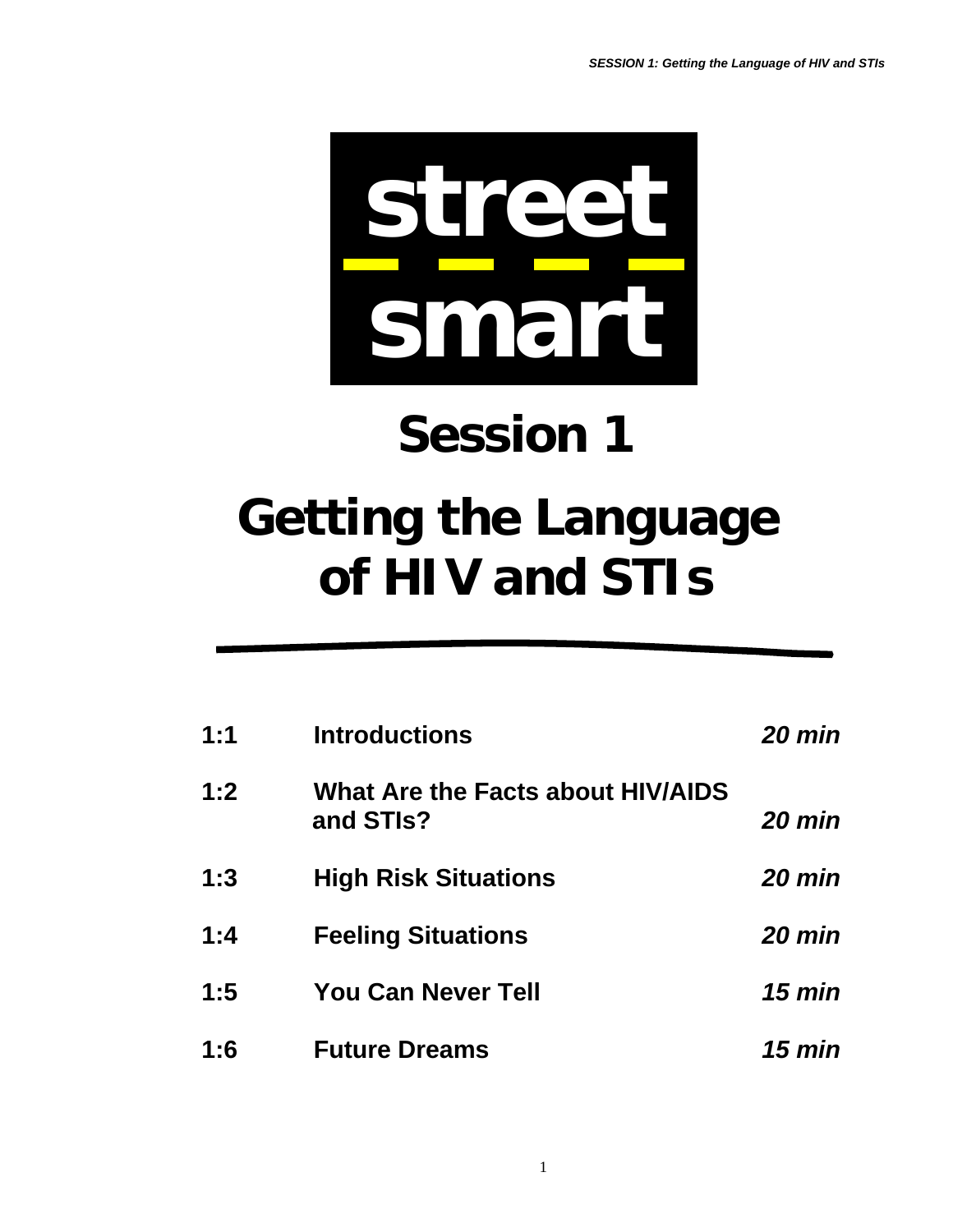# **street smart**

### **Session 1: Getting the Language of HIV and STIs**

*\_\_\_\_\_\_\_\_\_\_\_\_\_\_\_\_\_\_\_\_\_\_\_\_\_\_\_\_\_\_\_\_\_\_\_\_\_\_\_\_\_\_\_\_\_\_\_\_\_\_\_\_\_\_\_\_* 

#### **Objectives:**

- 1. Participants will become familiar with HIV/AIDS and STI terminology.
- 2. Participants will acquire a basic understanding of HIV and STIs and the routes of transmission.
- 3. Participants will learn how much of a threat HIV and STIs are to them.
- 4. Participants will envision a positive future in which to make plans to reach life goals.

#### *\_\_\_\_\_\_\_\_\_\_\_\_\_\_\_\_\_\_\_\_\_\_\_\_\_\_\_\_\_\_\_\_\_\_\_\_\_\_\_\_\_\_\_\_\_\_\_\_\_\_\_\_\_\_\_\_\_\_\_\_\_\_\_\_\_* **Rationale:**

A basic assumption in this session is that knowing the facts about HIV/AIDS is essential, because this knowledge allows a person to protect himself/herself and others. Furthermore, understanding HIV/AIDS allows people to monitor their own effectiveness at implementing HIV intervention strategies.

Even though many youth are now quite informed about HIV/AIDS, facilitators need to know existing misinformation and gaps in HIV, STI, and sexual health knowledge. Facilitators need to assess their participants' knowledge early on, in order to guide the sessions accordingly.

The participants will acquire current information about HIV/AIDS, its transmission and assessing how great the risk for HIV is for the each of them. Then the participants will be in a better position to determine the pros and cons of getting an HIV test. This training encourages participants to envision a future achieving the goals they have set. Emphasis is placed on the youths' potential for success and happiness, and how they can reach these goals.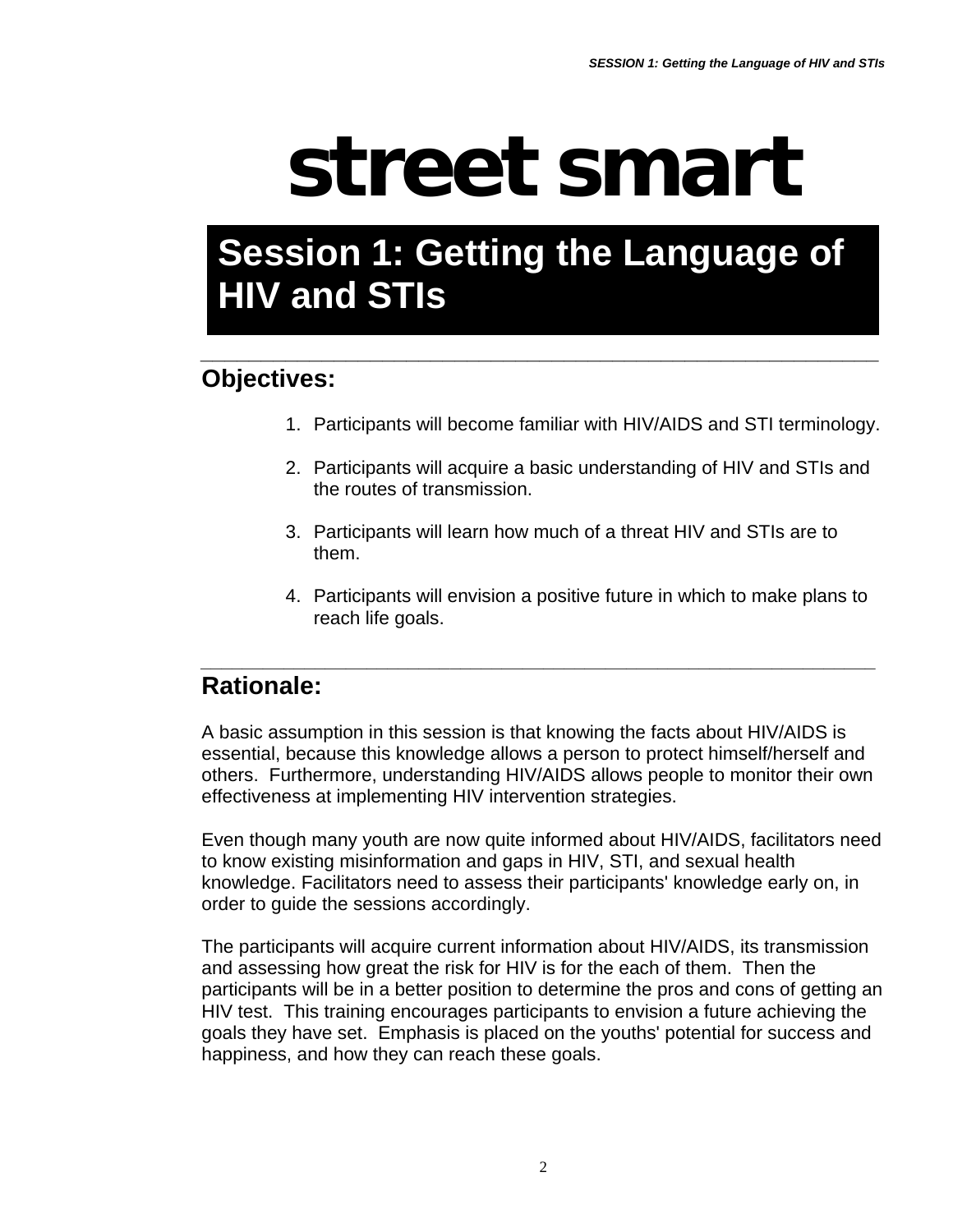The main point of this session is to help the participants identify HIV/AIDS and STIs as real threats to themselves.

*\_\_\_\_\_\_\_\_\_\_\_\_\_\_\_\_\_\_\_\_\_\_\_\_\_\_\_\_\_\_\_\_\_\_\_\_\_\_\_\_\_\_\_\_\_\_\_\_\_\_\_\_\_\_\_\_* 

#### **Procedures:**

- 1. Introduce the Street Smart program, have participants introduce themselves, set ground rules, and learn about using the Feeling Thermometer and tokens.
- 2. Play the "Be Smart About HIV/AIDS and STIs" game, which consists of two teams trying to answer basic questions about HIV/AIDS and STIs. The back of the card has the right answer.
- 3. Role-play a scene (Rose and Richard) and elicit the group's level of understanding of issues related to HIV/AIDS and STIs.
- 4. Have participants generate situations in which each would feel high discomfort, moderate discomfort, low discomfort, and no discomfort. Use volunteers to model this task for the group, with the help of the facilitators.
- 5. Have participants pretend they are at a party, selecting a sex partner. Using prepared name-tags, a small star or square indicates that two of the people are HIV-positive or have an STI. Demonstrate how transmission is made to those who have contact with initially uninfected persons.
- 6. Help participants examine what they are doing now to use their strengths and resources in moving toward their dreams of a happy life.

*\_\_\_\_\_\_\_\_\_\_\_\_\_\_\_\_\_\_\_\_\_\_\_\_\_\_\_\_\_\_\_\_\_\_\_\_\_\_\_\_\_\_\_\_\_\_\_\_\_\_\_\_\_\_\_\_\_\_\_\_\_\_\_\_\_* 

#### **Materials:**

Goals of Street Smart

Lottery prize

**Tokens** 

Feeling Thermometer poster

Ground Rules newsprint

Newsprint and marking pens

HIV, AIDS, and STI Fact Cards-questions on the front, answers on the back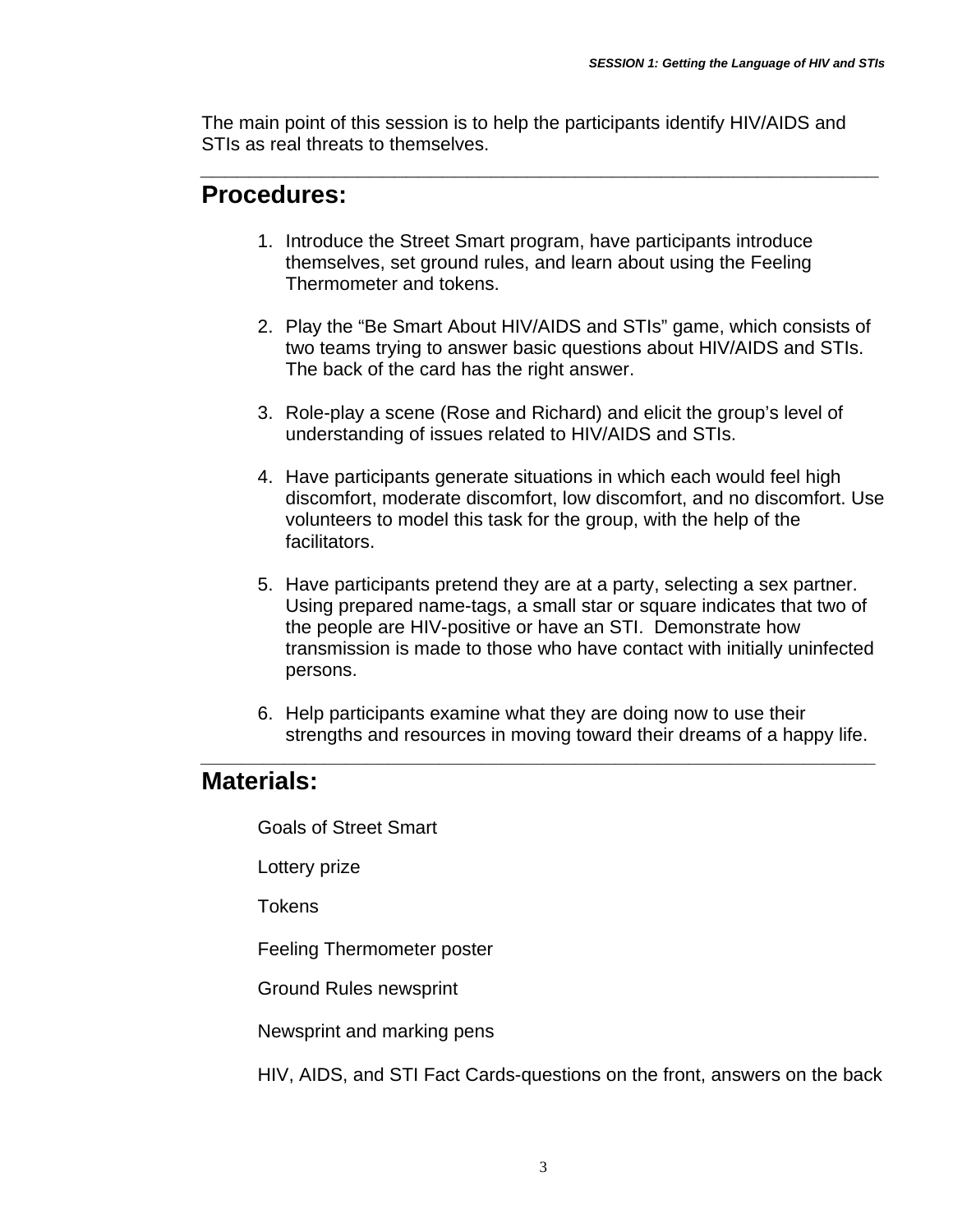#### Handouts of HIV/AIDS questions and answers

Rose and Richard script

Feeling Thermometer Worksheet

Feelings and Emotions Word List

#### Name-tags

(Everyone will write their names on the available nametags at the beginning of the session. On two of the blank nametags, put a small star in the corner. On two others, put a small square.)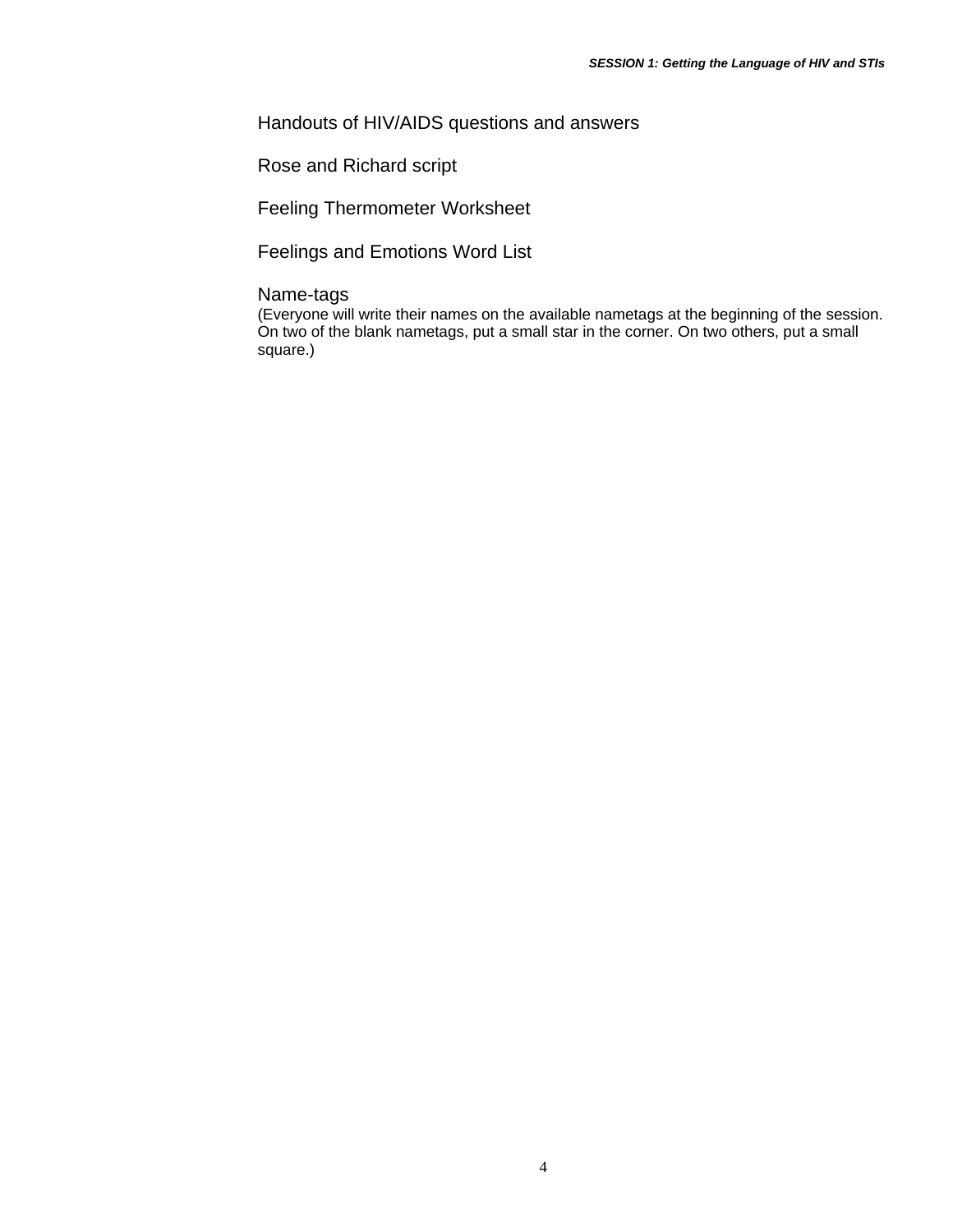#### *Exercise 1: Introductions (20 minutes)*

Welcome to Street Smart where we are working on protecting ourselves against HIV and on leading the life we want for ourselves.

Let's go around and introduce ourselves. Tell us your name and the kind of job or role you would like to have in three years.

Don't make it long, just say, "I'm Charles and I want to be a teacher."

I'll start, I'm \_\_\_\_\_\_\_\_\_\_\_\_\_\_ and in three years I want to \_\_\_\_\_\_\_\_\_\_\_\_\_.

#### *Have everyone give their name and what they want to be***.**

Very good. Thank you.



#### *Hand out tokens of appreciation to everyone.*

These are tokens of appreciation.

We use them a lot to show group members how much we appreciate their contributions to the group.

So, if you appreciate someone else's comment or action, please give them a token.

You must say something to the other person when giving a token. It is important to hand the token directly to the other person.

The idea is to share positive feelings with others by distributing your pile of tokens by the end of the session.



#### *Put up "GOALS OF STREET SMART." (Also see end of session.)*

During these sessions, we will focus on the feelings and thoughts that lead to unsafe actions.

For example:

You are drunk and meet this really sexy guy; he wants to play sex. You want to have a boyfriend.

You go ahead and have unprotected sex.

This kind of situation happens often.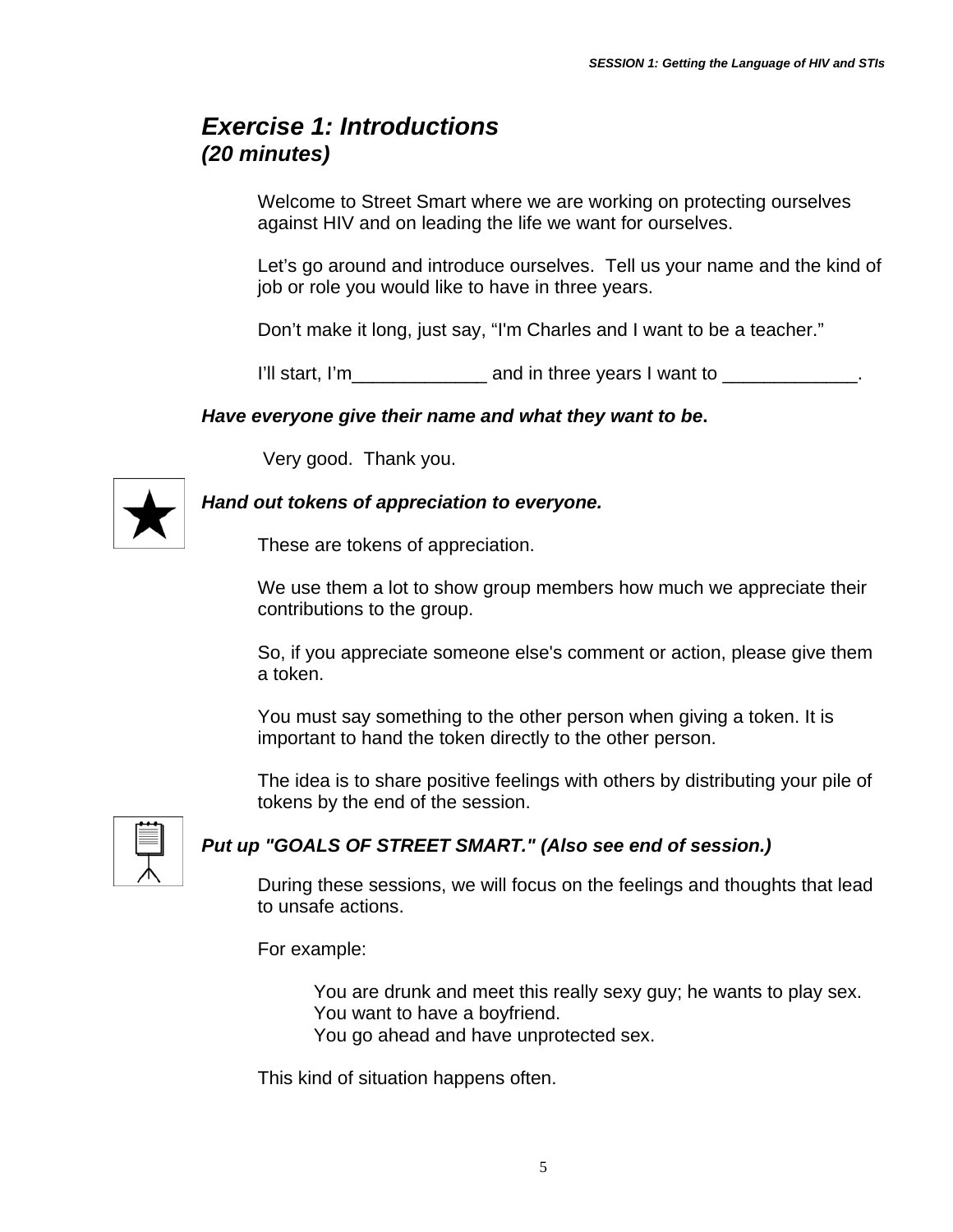The goals of Street Smart are to help you stay safer, especially in high-risk situations. We will give you the tools, information, and practice to help you keep yourself safe. Our goals are to help you:

- 1. Practice safer sex, like monogamy or sticking to one partner, using condoms correctly every time you have sex, and practicing abstinence.
- 2. Get in touch with your feelings.
- 3. Get rid of thoughts that are self-defeating.
- 4. Take control of your life.
- 5. Feel confident about your ability to act safe.
- 6. Know where to go when you are in trouble and need help.
- 7. Know your own patterns of risk.
- 8. Make friends who can help you to stay safer.
- 9. Have fun while changing behaviors.

We are committed to making sure that this is a safe place to share feelings and thoughts, try out new approaches, give feedback to each other, and work together.



#### *Put up "FEELING THERMOMETER POSTER." (Also see end of session.)*

First, I want to know how comfortable you feel right now.

Here is a Feeling Thermometer. This is a way that you can monitor your feelings.

You can see that being the most uncomfortable is 100 and being very comfortable is 0.



#### *Have participants look at the Feeling Thermometer Poster and have them indicate where they are on the thermometer.*

Thank you.

It is quite natural for people to feel uncomfortable at the beginning of meeting together.

It is important to stay in touch with how much comfort or discomfort you are feeling, and what those feelings mean.

People experience different levels of comfort and discomfort for different situations and reasons.

*Hand out the " FEELING THERMOMETER WORKSHEET." (See end of session.) Tell the kids you will use the Worksheet to guide a discussion.*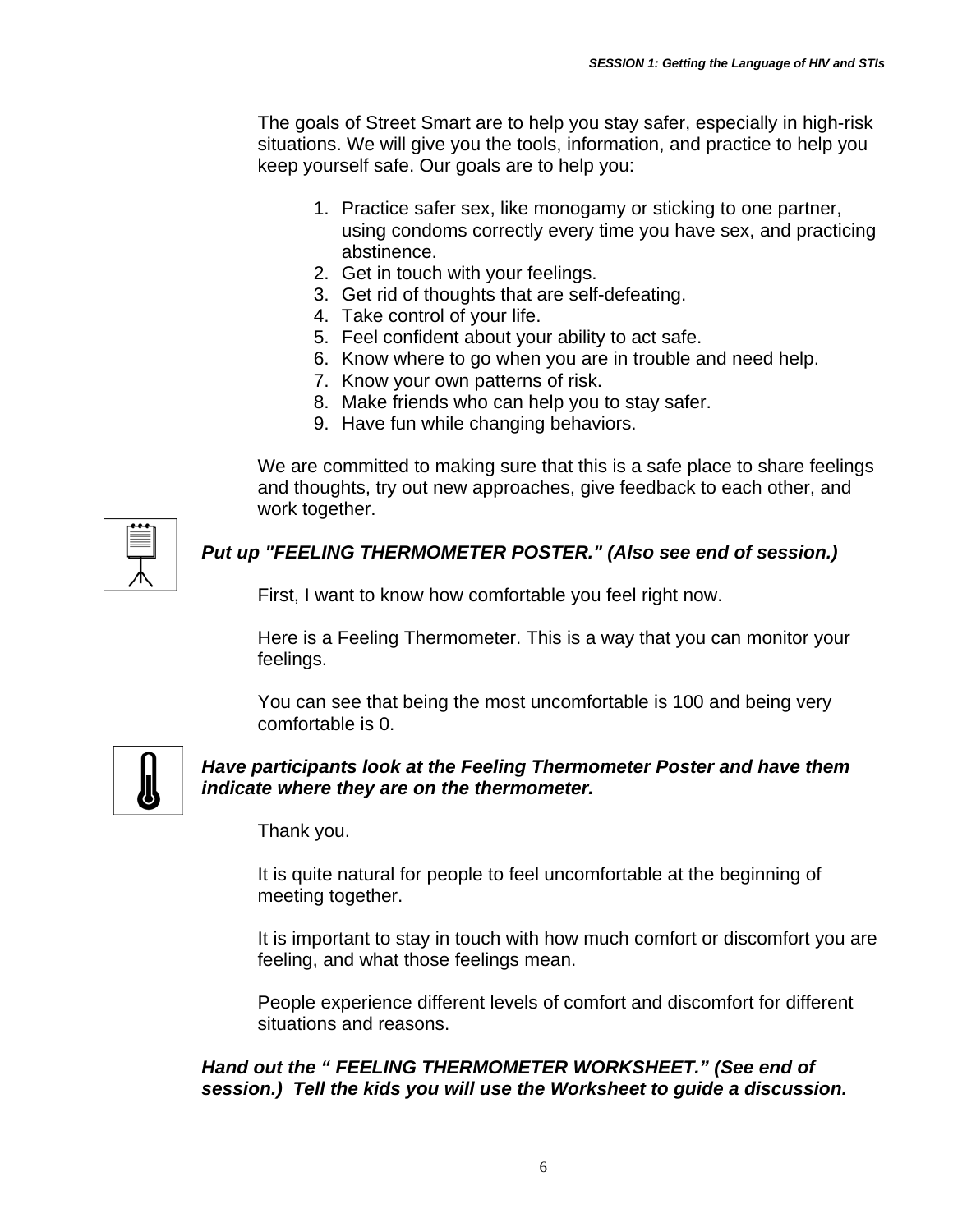*Tell them they can fill in the Worksheet if they want to, but they do not have to.* 

OK, using the Feeling Thermometer, let's figure out which situations are uncomfortable. A very high discomfort level is 100. A rating of 0 indicates no discomfort - therefore you feel completely comfortable. Let's figure out what situations are high and low in discomfort for you.

Don't worry about the feelings or bodily reactions - we will talk about that later. Let's just focus on the situations.

I want you to think of a situation where you would feel 100 - the most discomfort.

If you want to you can write a word or two by the 100 on the Feeling Thermometer so you know what it is about. Otherwise, just keep the situation in your head for a few minutes.

For example, if not having a job were high for me, I'd write, "Not having a job."

Has everyone got the idea about picking a really uncomfortable situation?

#### *If the participants are having trouble choosing an uncomfortable situation, ask some probing questions about seeing someone you like at a party and who you also know uses drugs, going to a clinic to get tested for HIV, etc.*

Take a few minutes, think of a situation, and write it down if you like.

#### *Wait a few minutes. Then ask for a couple of group members to share the situation they thought of read what they wrote.*

Who will share what they thought of put down for that one?



#### *Encourage two people to talk about their uncomfortable situations. Give them tokens.*

Thanks.

Now think of a situation that represents the 0 end of the scale for you.

It could be playing sports with friends, seeing a movie, listening to music, or many other things.

So think of a completely comfortable situation and write it down.

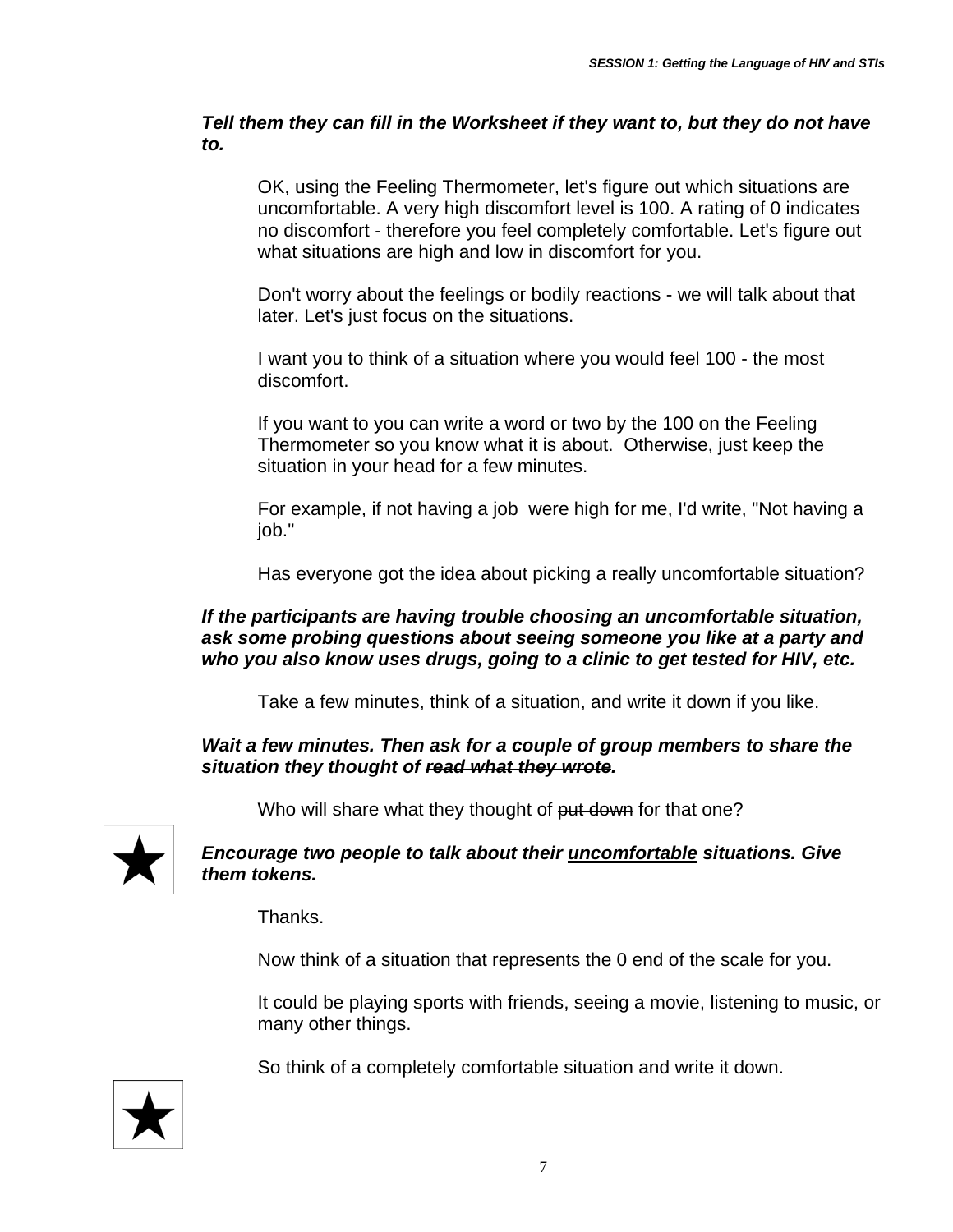*Allow a few minutes. Then ask for a couple of group members to read what they wrote or describe what they thought of. Continue using tokens to catch someone doing something good.* 

Who will share what they thought of put down for that one?

*Encourage two people to talk about their comfortable situations. By the time the session is over, everyone will have had a chance to volunteer.* 

Thanks.

Our role as facilitators is to help you learn to stay safer.

That means we will give you many opportunities to practice.

Over the course of these sessions, we will be talking about many different situations that can put people at risk for HIV, STIs, and unwanted pregnancy.

We will be dealing with situations that put you at risk that you may have encountered, and some situations that you may have never encountered.

The idea is to incorporate all different experiences that can put you at risk, such as sex with persons of the opposite sex, sex with persons of the same sex, using and abusing alcohol and drugs, trading sex for food, drugs, money, or accommodations, and many others.

We don't expect that everyone will have the same experiences. We are all here to learn and help to keep each other safer.

One thing we will do to make it a safe place is to have ground rules.



#### *Put up "GROUND RULES" newsprint. (Also see end of session.)*

In order to work together as a group, we need some ground rules on how we want to be treated.

In order to learn new things, we all need to agree on some rules that will help build trust, encourage sharing, and develop the ability to work together.

What are some ground rules that would be good for us to have?

#### *Elicit some ground rules from group members. If members do not offer the rules that follow, add them to the list.*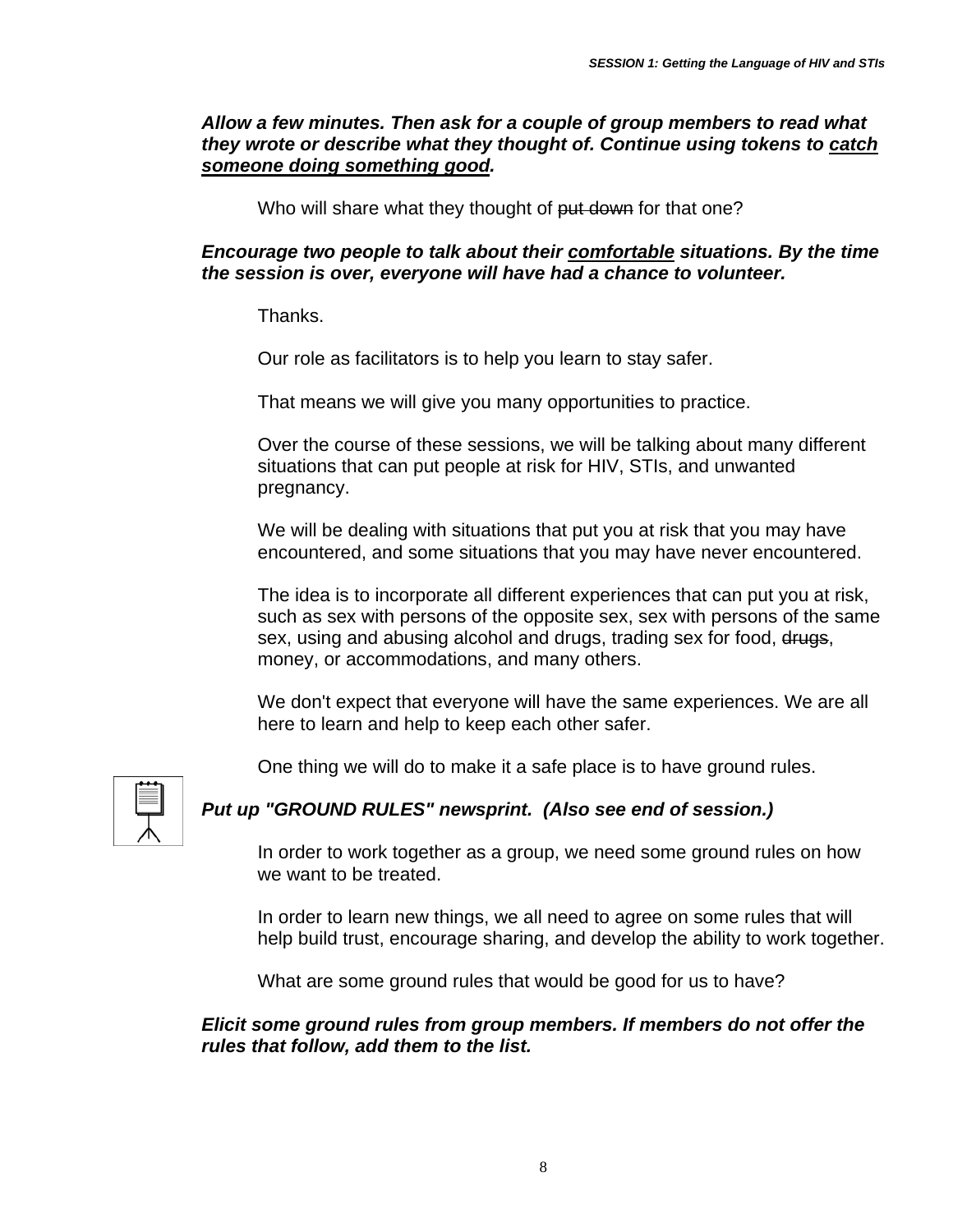The rules for Street Smart are:

- 1. Keep confidentiality. What you say is yours what you hear is theirs.
- 2. Ask questions there are no stupid questions.
- 3. If you are going to be in the group, be involved.
- 4. Don't judge others accept group members as you would want to be accepted.
- 5. Agree to come "one more time" if you think you want to quit, give it a second chance.
- 6. Don't come when you are high from drugs or alcohol.

What other rules would you like to add?



#### *Encourage sharing and give out tokens. Catch someone doing something good.*

Great! Let's do the next exercise now.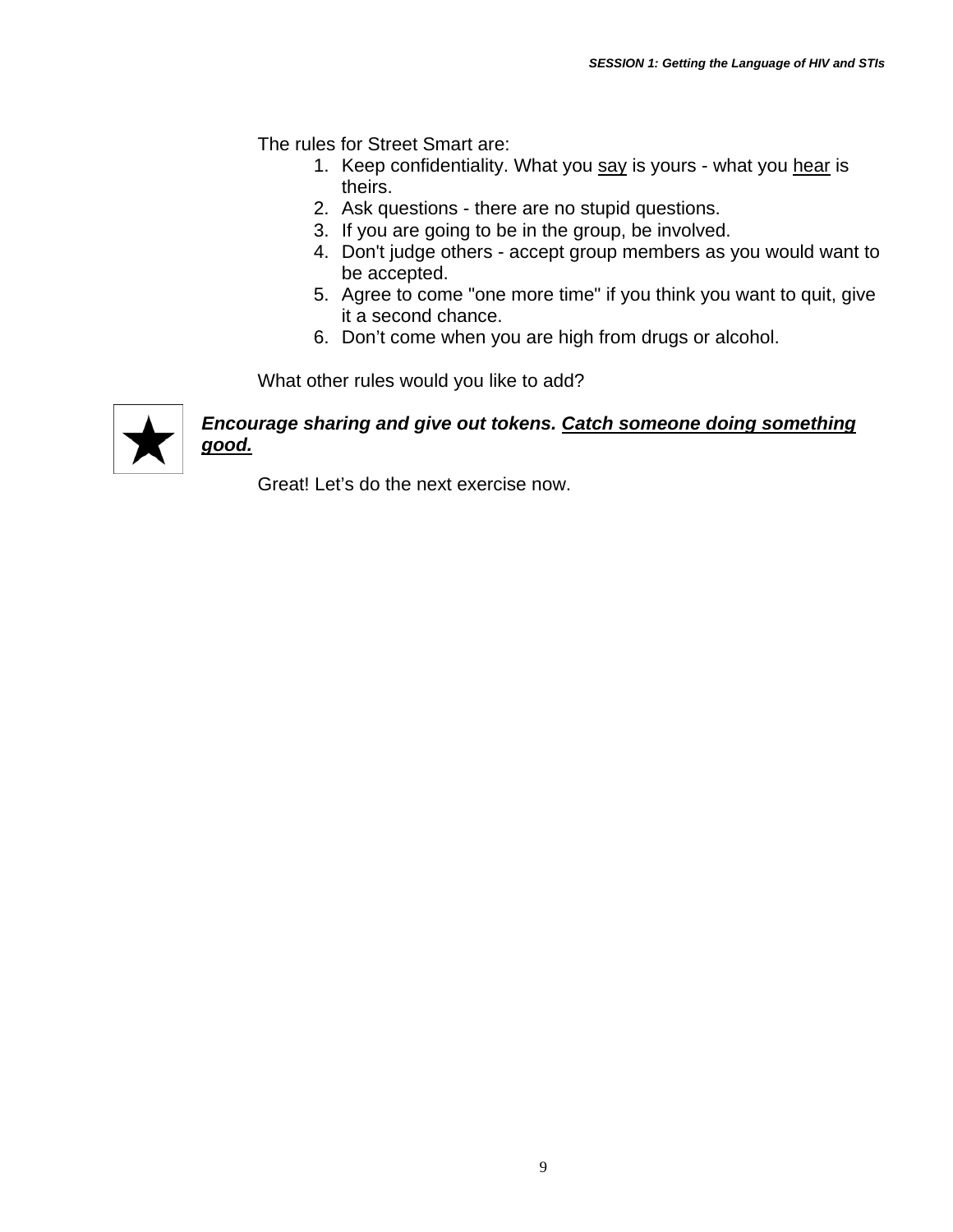#### *Exercise 2: What Are the Facts About HIV/AIDS and STIs? (20 minutes)*

Now we will talk about choosing safe friends and partners.

Why is this such an important topic?

Well, AIDS is spreading among young people in Africa more than in any other age group. There are over 34 million people living with HIV/AIDS worldwide. Thirteen million of these people are young people living in Sub-Saharan Africa. There are about 10 million young people, ages 15 to 24, and almost 3 million children, 15 years and younger, living with HIV in Sub-Saharan Africa alone. That includes Uganda.

That means one of you in this group might be HIV-positive now or at high risk of becoming infected in the future.

Let me show you something.



*In the middle of the newsprint, draw two circles.* 



Let's say that each of these circles is young person, and they have sex.

#### *Draw a line connecting the two circles to represent them having sex.*



Then they each have sex with two other people.



Then each of those four new partners has sex with 2 more people.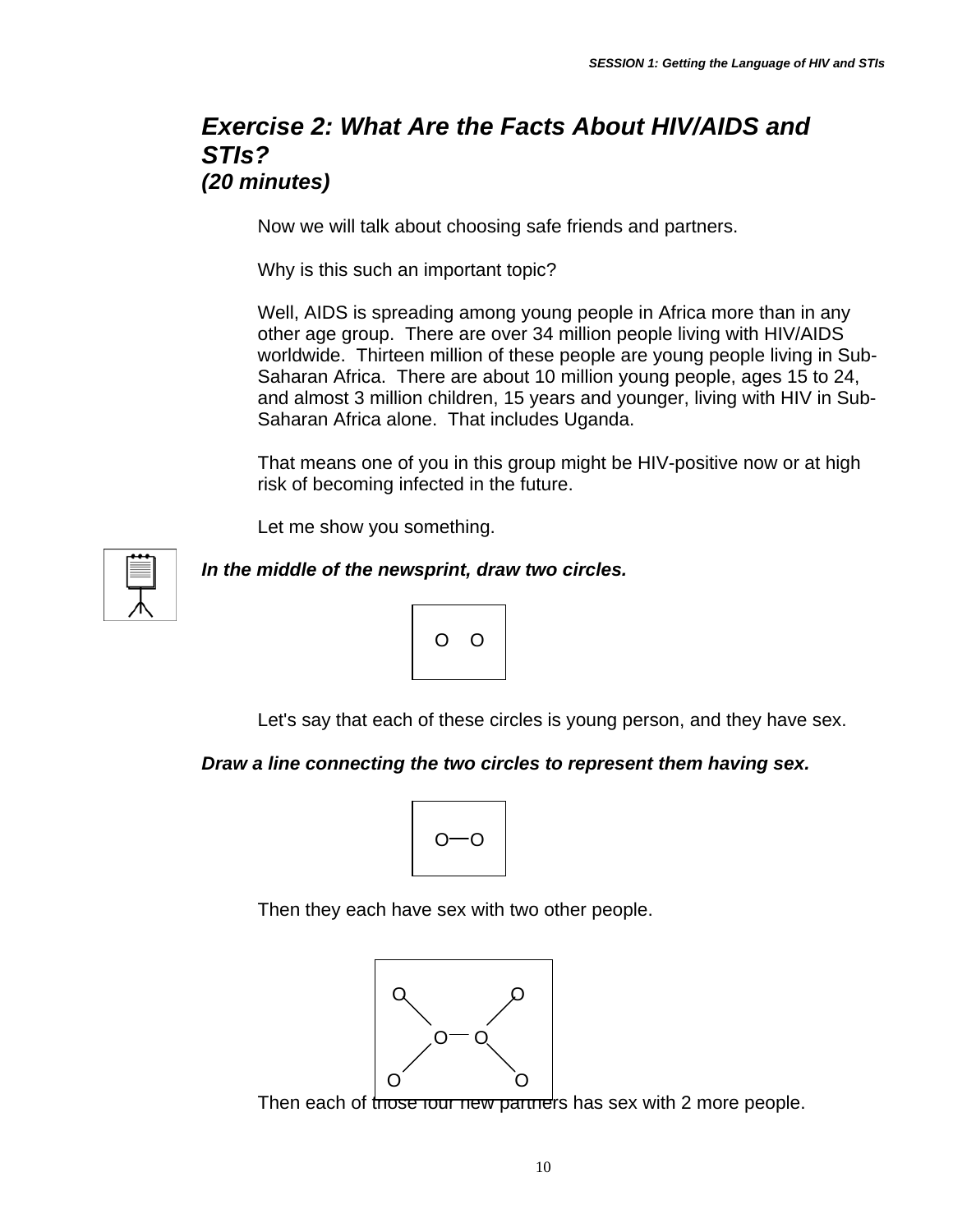

Can I have two volunteers to help me make these circles?

#### *Select two volunteers and have them draw two circles next to each of the last circles.*

One of you take the right side, and the other take the left side.

And each of the eight new partners has sex with two more people.



#### *Have the volunteers draw the circles and keep on going until the page is filled out like a big butterfly. Give tokens to the volunteers and have them sit down again.*

As you can see, every time you have sex you are not just having sex with one person.

In a way, you are having sex with everybody that your partner and your partner's partners have had sex with.

You are having sex with everyone on this page.

And you don't know what these people have been doing.

Let's illustrate this a little more.

Remember, the goal of today's session is to make you an expert on HIV/AIDS and STIs.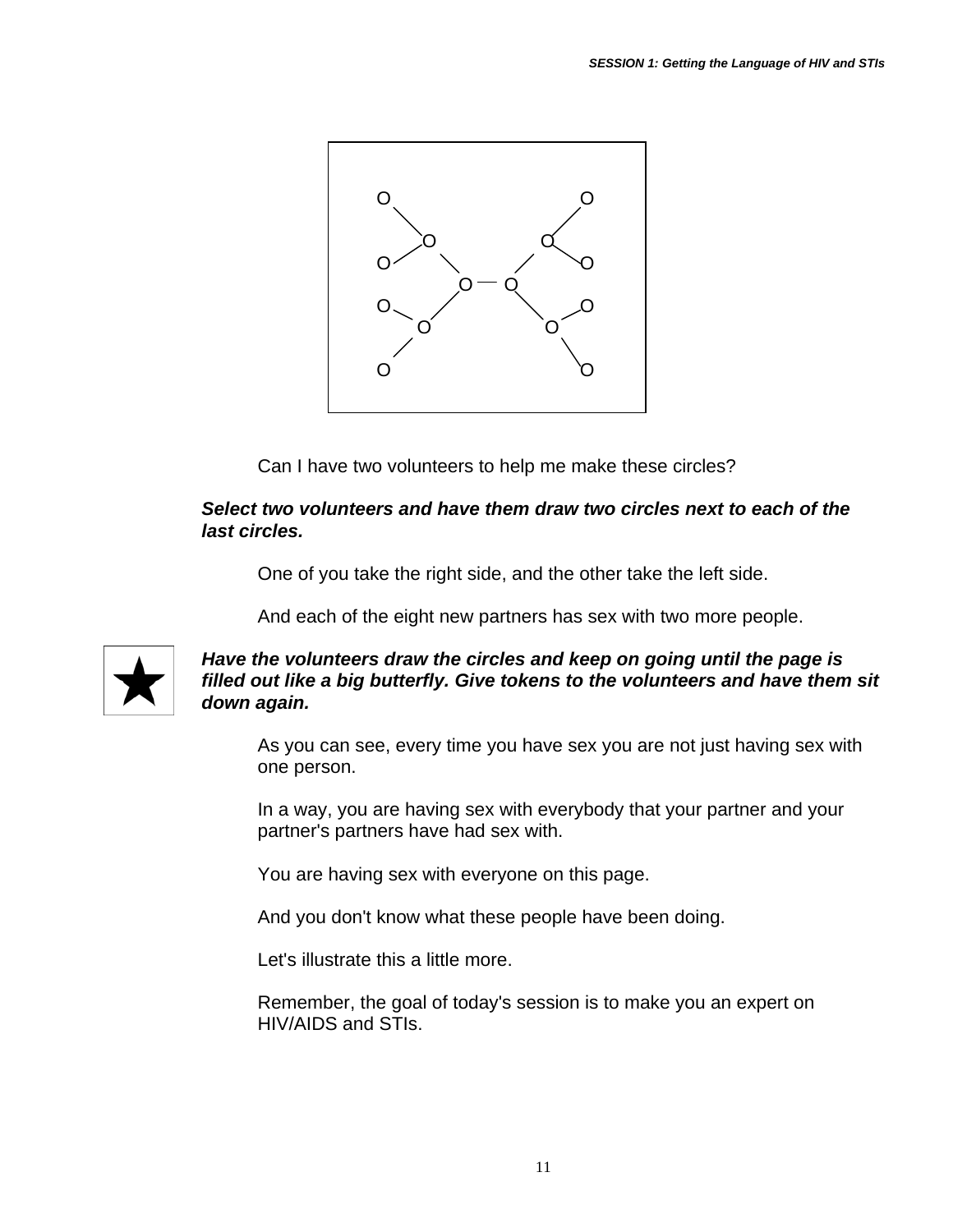When it comes to HIV/AIDS and other Sexually Transmitted Infections, which we call STIs, the more you know and understand, the more you can make smart choices and control where you are going.

More and more we are learning that having an STI makes a person more vulnerable to HIV.

We want to make three main points about STIs.

First, just like AIDS, they can cause you serious harm, hurt your partner, and damage your child if you have an STI while pregnant.

Second, often there is no way to tell if you have one.

They sit inside you like a time bomb, and then one day they go off.

Third, they can make you vulnerable to HIV.

So that you know what your choices are, we want to make sure that you have the knowledge you need about STIs.

Some of the words may be hard to pronounce, but we'll do the best we can.

We are going to play the "Let's Be Smart About AIDS and STIs" game.

#### *Use the HIV, AIDS, and STI Fact Cards. (See end of session.)*

There will be two teams.

*Divide the group into two teams and have them line up facing each other.* 



#### *CHOICE*

*If the facilitators are pressed for time, allow team members to look for the answers on the Fact Cards and time each team for how long it takes for them to find the answer.*

I'll give a card to someone on Team A.

I will help Team A read the question on the card to the first person on Team B.

The person on Team B tries to answer it.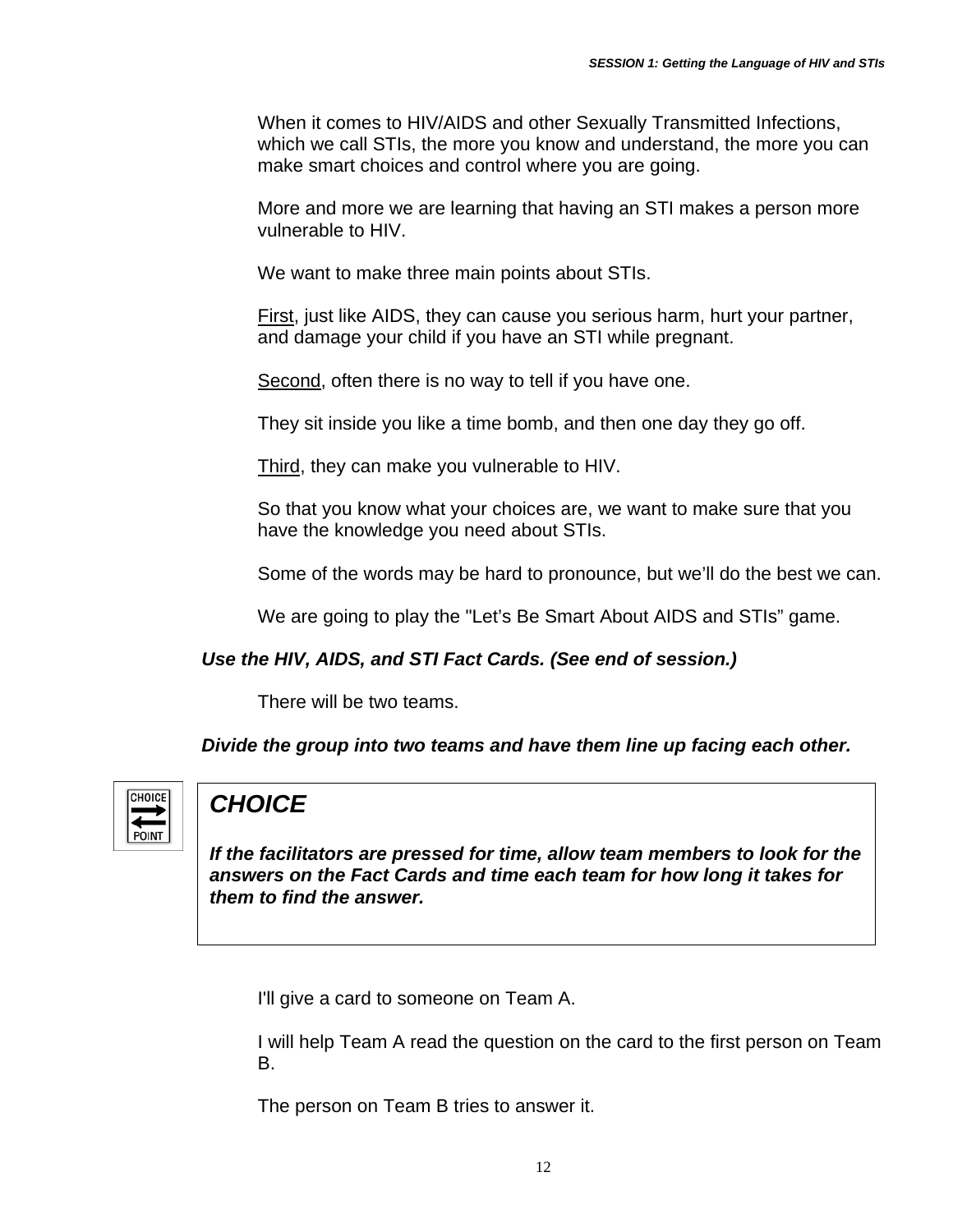You can ask your team members for help if you want to - that's up to you.

After Team B gives an answer, the person on Team A who has the card will turn it over and read the answer written on the back of the card.

Then it will be Team B's turn. I will then help Team B read a question to someone on Team A.

Each team takes turns at asking a question.

Let's give tokens for good answers, good tries, and good support for each other.

What questions do you have about the game?

*Pass out the first card to the first person in line on the starting team. Have the first person in line on the opposite team answer the question. Make sure that the question side is up. Don't let anyone turn the card over until the other team has answered. Keep going down the line so that each person has had a chance to answer questions. Play until all the questions have been used up.* 



*Give out tokens as the teams play.*

That was a great game.

Here are some copies of the questions and answers, which were on the cards.

*Pass out copies of the text of the cards. (Also see end of session).*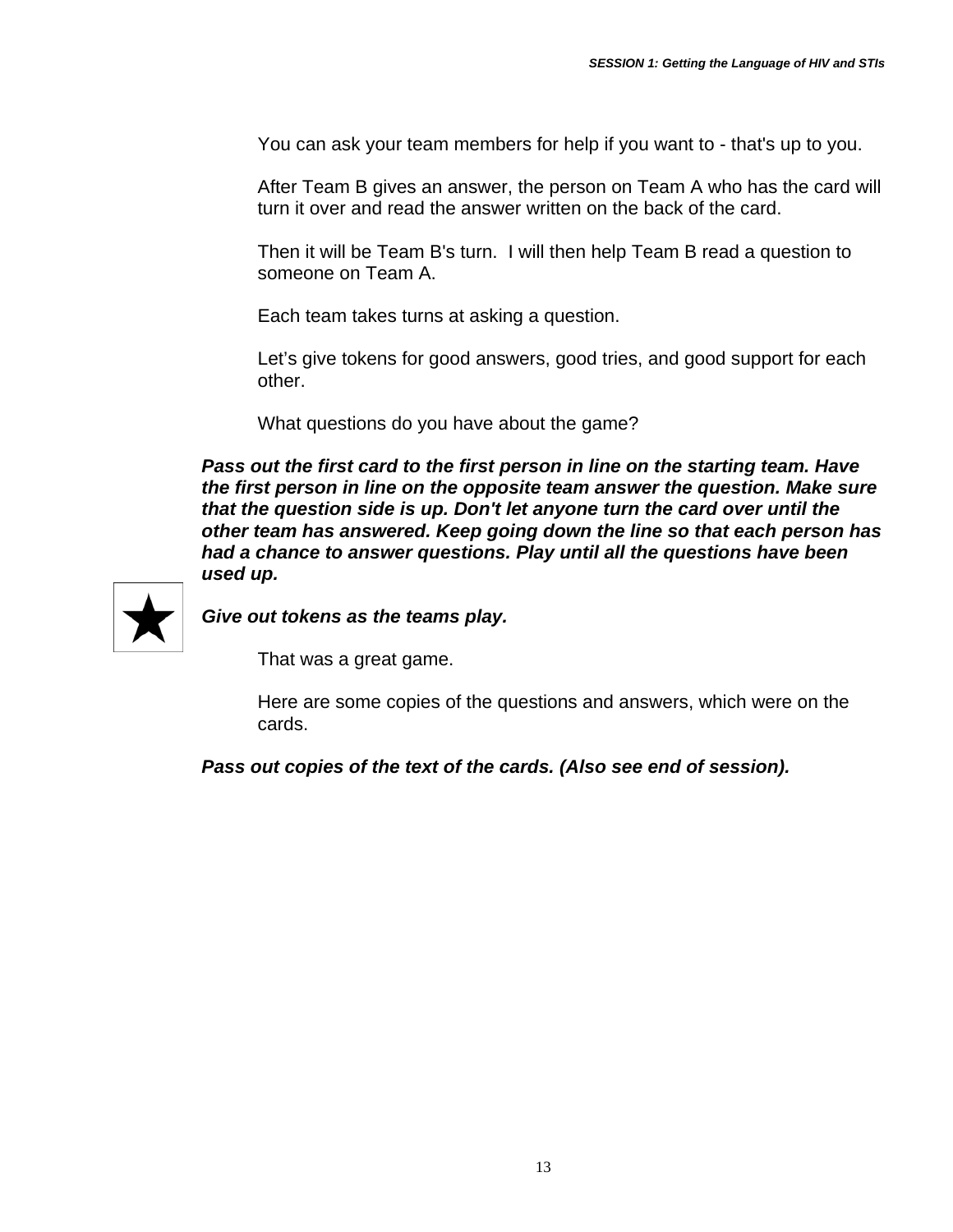#### *Exercise 3: High Risk Situations (20 minutes)*

I know that many of you already know a lot about HIV, AIDS, and STIs.

So today's goal is making you even more of an expert.

First, I want your opinion about this scene.

Who will play Rose and who will play Richard?

*Select volunteers and explain to them the scenario they will be acting out. Volunteers may either read from the script below, or come up with their own lines based on the scenario description. (See end of session.)* 

Thank you.

While you two do the role-play the rest of us will observe.

We will look for what emotions you are showing and how you handle unclear sexual situations.

#### *Select volunteer observers.*

You watch the face of Rose, and you watch the face of Richard. Look out for what emotions they might be showing.

You look for emotion in the voice of Rose and you Richard.

You watch the hands of Rose and you watch the hands of Richard. Body language can be a good way to figure out how someone is feeling.



Now, actors, remember we just talked about the Feeling Thermometer. Where are each of you on the Feeling Thermometer in terms of how you feel about doing this scene?

*Get Feeling Thermometer levels for both actors.*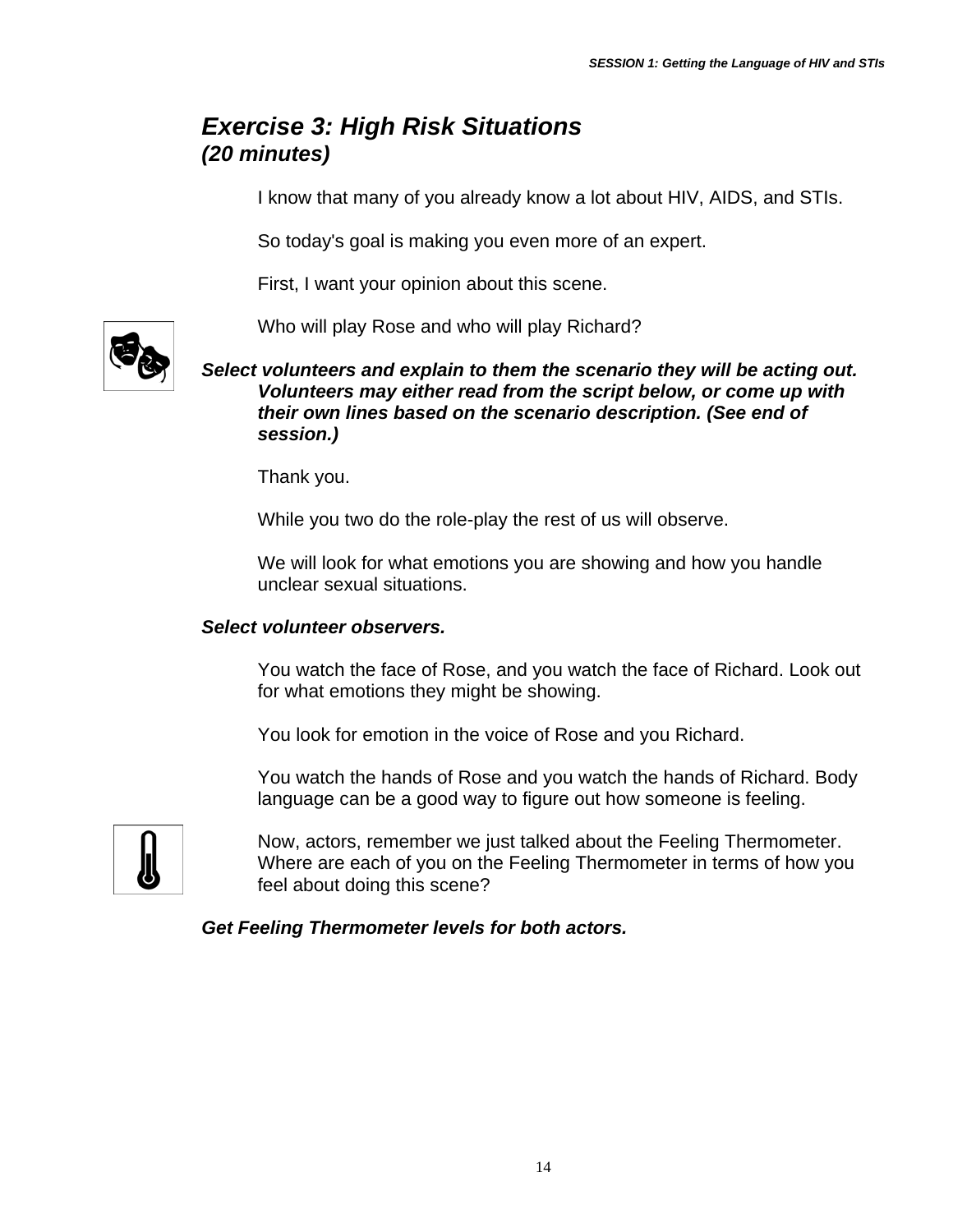Okay, let's do the role-play.

| Rose and Richard |                                                                                                                                                                                                         |  |  |  |  |  |
|------------------|---------------------------------------------------------------------------------------------------------------------------------------------------------------------------------------------------------|--|--|--|--|--|
| Scenario:        |                                                                                                                                                                                                         |  |  |  |  |  |
| Rose:            | You like Richard and want to play sex with him. You just broke up<br>with your boyfriend, Charles. You are pregnant with Charles' baby.<br>You don't think you can catch an STI while you are pregnant. |  |  |  |  |  |
|                  | Richard: Rose wants to play sex with you. She dated Charles. Charles dates<br>many girls at once. You are worried about STIs but Rose convinces<br>you that she doesn't have any.                       |  |  |  |  |  |
| Script:          |                                                                                                                                                                                                         |  |  |  |  |  |
| Rose:            | Hey, do you want to play sex?                                                                                                                                                                           |  |  |  |  |  |
| Richard:         | Aren't you still with Charles?                                                                                                                                                                          |  |  |  |  |  |
| Rose:            | Not anymore, not after he found out I was carrying his baby. So,<br>do you want to or not? I know a place down the road just for us.                                                                    |  |  |  |  |  |
| Richard:         | But that guy has too many girlfriends. He probably has an STI.                                                                                                                                          |  |  |  |  |  |
| Rose:            | Sure, sure, but I'm safe from STIs while I'm pregnant. Me and my<br>baby are just fine. We don't even have to use kapira.                                                                               |  |  |  |  |  |
| Richard:         | Well I guess so. Okay, let's go.                                                                                                                                                                        |  |  |  |  |  |
|                  | THE END                                                                                                                                                                                                 |  |  |  |  |  |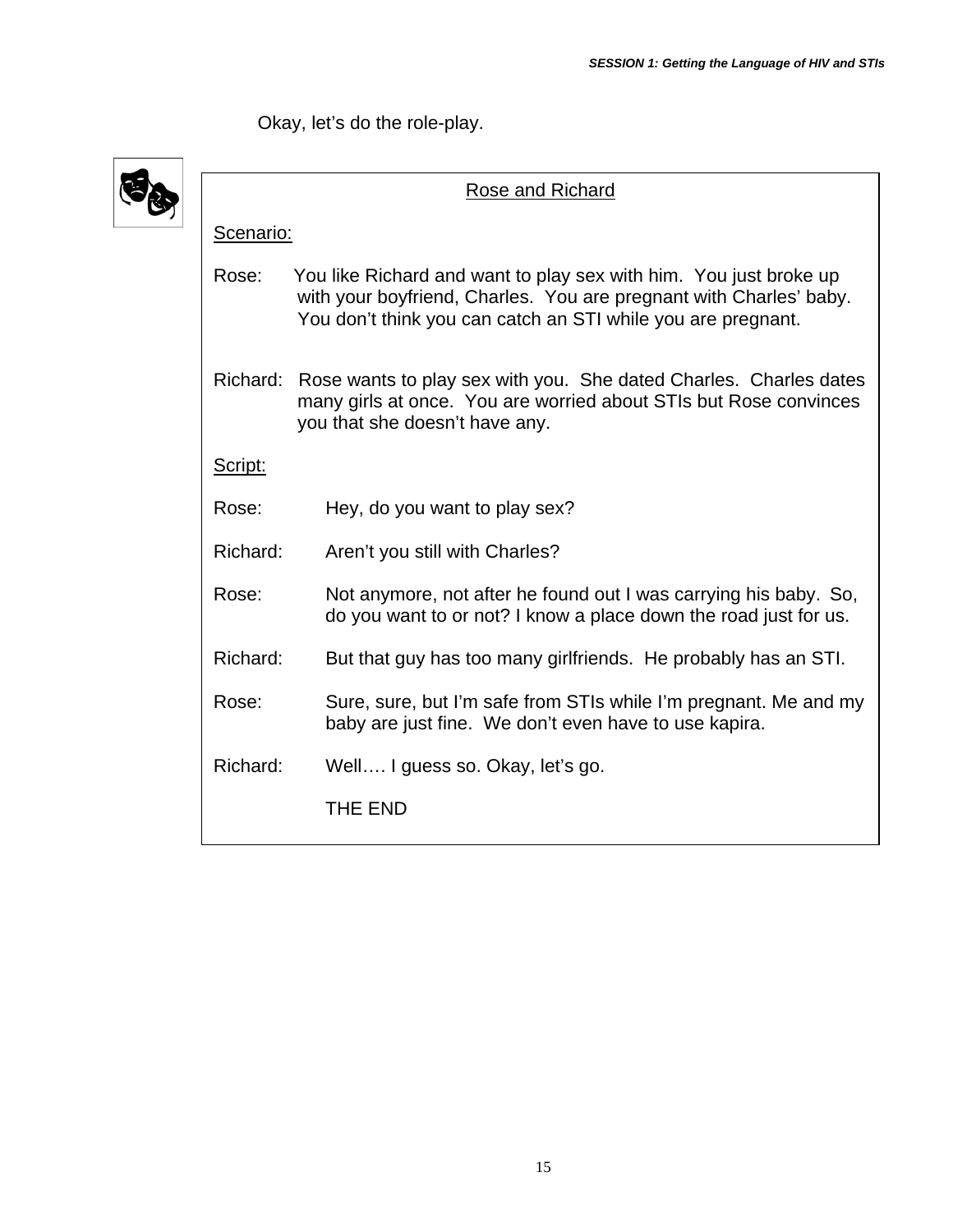That was great!



*Encourage sharing of tokens.*

Where are your Feeling Thermometers now?



*Get Feeling Thermometer readings for both actors.* 

What did each of you like about how you played that role?

#### *Elicit what aspect each actor liked about their performance.*

What would you have done differently?

#### *Elicit what each actor would have done differently.*

Observers, what feedback can we give our players?

First tell them what you observed about their emotions, body language, eye contact, etc.

Observers, what did you like about what the actors did, and what would you have done differently?



#### *Encourage discussion and share tokens.*

Thank you for your feedback.

The main point of this role-play is that HIV and STIs are a real threat to you, no matter what some people may tell you.

What was true or false about what you heard in the role-play?

What about the AIDS "facts" that Rose was telling Richard?

*Clear up any misconceptions and provide some basic facts about HIV and pregnancy. If group members do not recognize the incorrect "facts" from the role-play, make sure that you point them out.* 

*The correct HIV/AIDS facts include:* 

- *HIV can be transmitted during pregnancy.*
- *The mother can get it from an infected partner and pass it on to the baby before the baby is born, during labor and delivery, or after birth through breast-feeding.*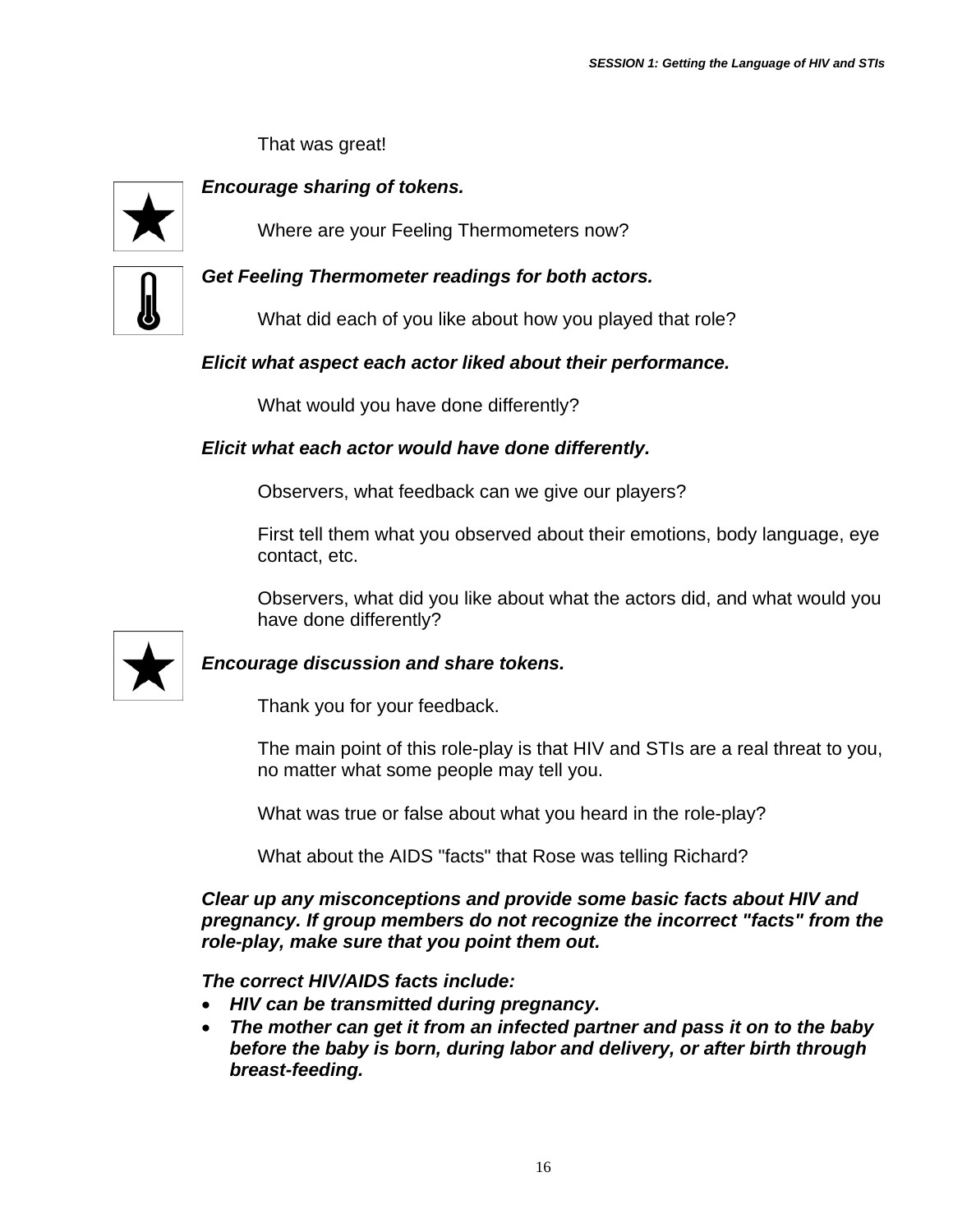- *There are medicines and other treatments that will help her to not pass HIV to her baby. The sooner a woman knows that she is pregnant, the sooner she can find out if she is HIV-positive. If she is infected, she can get the right kind of treatment to make sure she has a healthy baby.*
- *Pregnant women with HIV can also pass it on to their partners if they have unprotected sex.*

What information about other STIs do Rose and Richard need to worry about?

*Briefly discuss that there are many STIs that can be transmitted through sex and some STIs can harm not only Rose, but her baby as well.*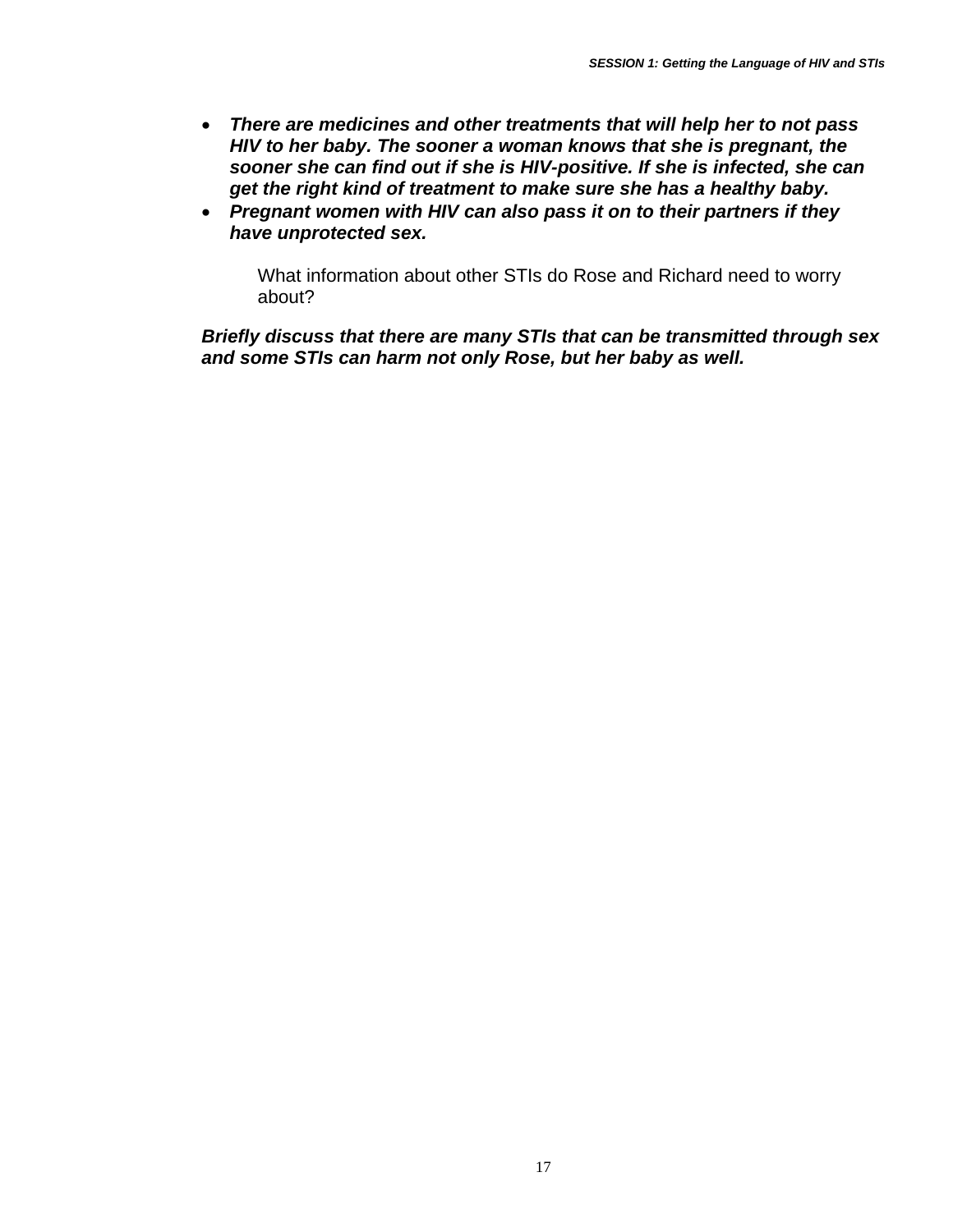#### *Exercise 4: Feeling Situations (20 minutes)*

As we said at the start of today's session, the goals of Street Smart are to help you stay safer by focusing on the feelings and thoughts that lead to unsafe actions.

Recognizing feelings is an important first step.

If I am being pushed to have unsafe sex when I don't want it, and I don't realize in time how much discomfort I feel, I will have much more trouble getting out of the situation.

What are some difficult sexual situations you can think of?

#### *If no one comes up with any right away, suggest the following:*

Here are some situations that might create a feeling of discomfort:

Asking someone for a date.

Dealing with a sex partner who wants to have unsafe sex.

Refusing to smoke marijuana with a friend whose respect you want to keep.

In our little role-play, it seemed as if Richard was hesitant to have sex with Rose because he knew her previous partner had many other partners.

From what Richard was saying, where do you think his Feeling Thermometer was?

#### *Recap what was discussed after the role-play. Richard might have been feeling nervous so his Feeling Thermometer might have been high.*

#### *Show the Feeling Thermometer Poster again.*

Can everyone look at their Feeling Thermometer Worksheets again?

Earlier in the session we talked about 100 and 0 Feeling Thermometer situations.

Now think of a situation that fits at 75 on the Feeling Thermometer. Write it down or keep it in your head for a few minutes. Then find one for 25 on the Feeling Thermometer. Write it down also, or keep it in your head for a few minutes.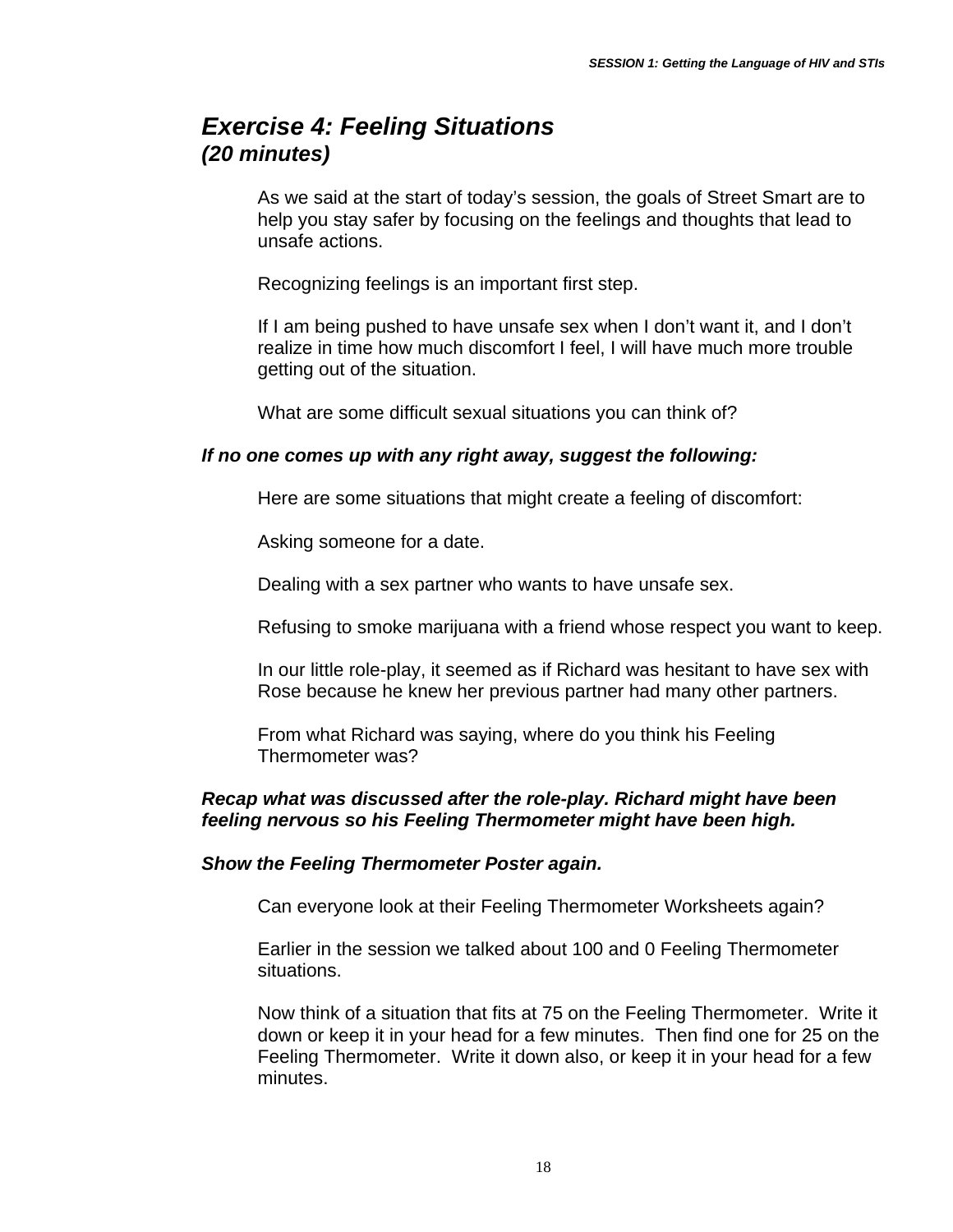#### *Allow a few minutes.*

So everyone should have four situations - one at 100, one at 75, one at 25, and one at 0.

Now see if you can find a word that describes the emotions that went with each situation.

By emotions I mean things like sad, happy, angry, scared, and nervous. Often it is hard to think of emotion words.



#### *Hand out "FEELINGS AND EMOTIONS WORD LIST." (See end of session.)*

Here is a list that might be helpful to you.

#### *Read a few examples from the list.*

Now pick the feeling that best fits what you experienced for each situation. You can write it down if you want to.

After you pick the feeling, go to the next column and ask yourself, "What is going on in my body during these situations?"

For example, in some heated situations, you might feel a tightness in your throat or your mouth becomes dry.

Who can give me some other bodily reactions that people have during different types of feeling situations?

*Elicit responses such as sweaty hands, fidgety fingers; stomach feelings such as nausea, jumpy, tight, in knots; feelings in your legs such as weak, twitching; neck and shoulder aches; facial responses such as blushing, forehead sweating, jaw clenching, tears, etc. If participants have a hard time coming up with the above ask specific questions such as: "What might you be feeling in your stomach? Your neck and shoulders? Your face? Your legs? Your hands?"* 



*Allow time for the participants to think of and write down emotions and then ask for two volunteers to share read their situations, indicate whether it was 100, 75, 50, or 0, and tell what emotion they chose. Have the volunteers share and give out tokens.* 

That was great!

So what was one aspect of the exercise that you liked?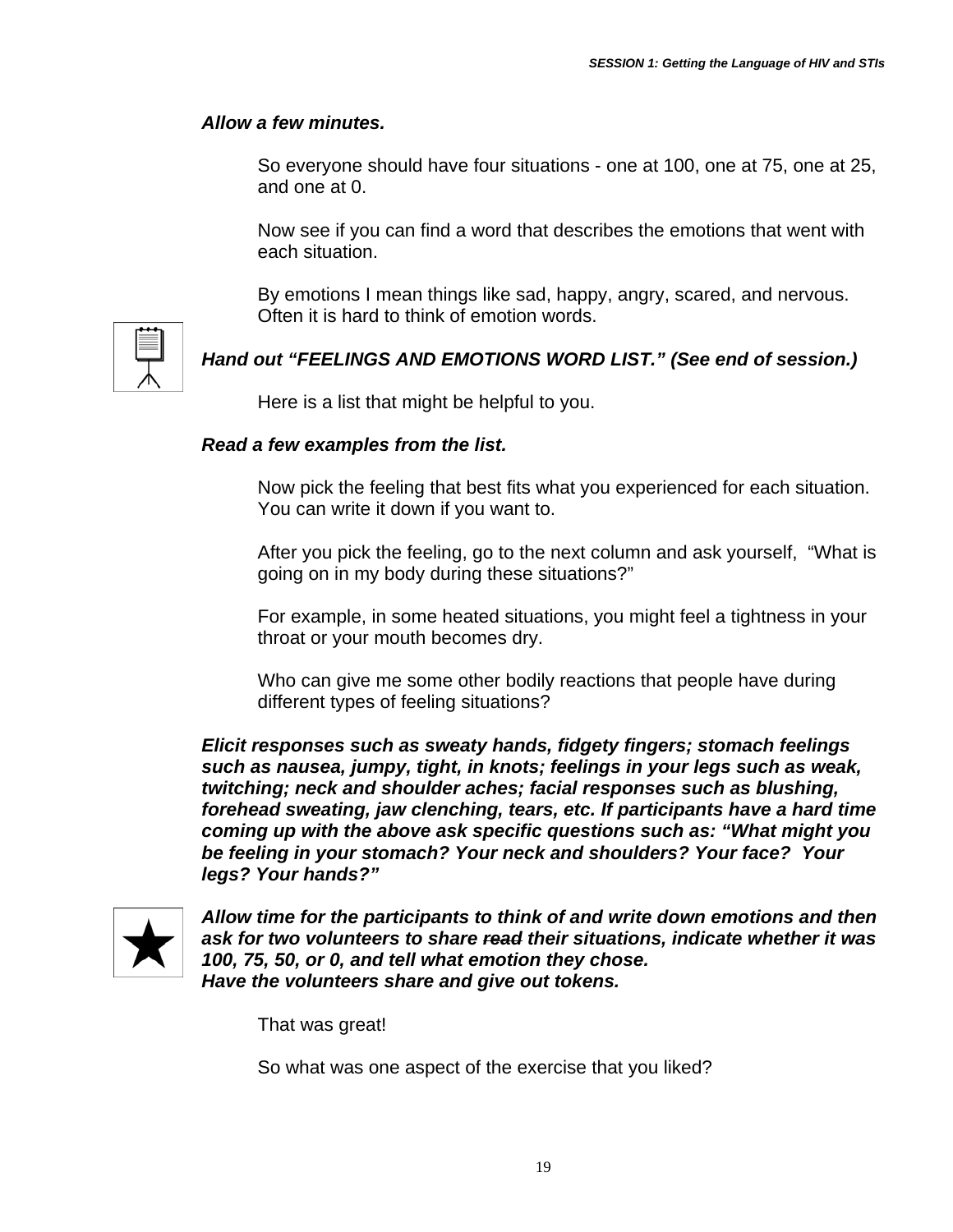What is one aspect that you would change?

*Discuss the group's responses.*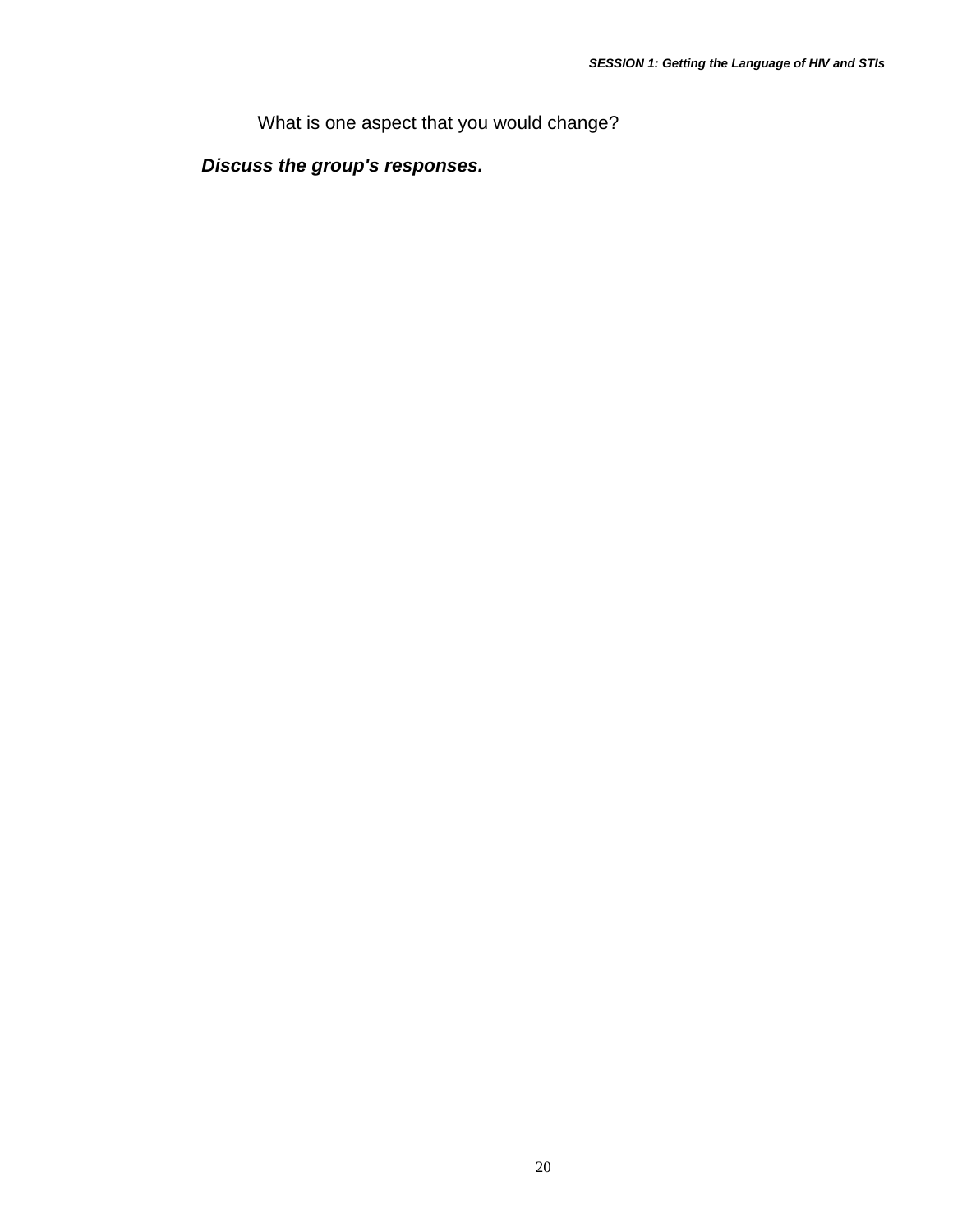#### *Exercise 5: You Can Never Tell (15 minutes)*

*At the check-in table for the session, have blank name-tags available. Put a small star on two of the blank nametags, and a small square on two other blank name-tags. Try to make the stars and squares small enough so the participants are not aware of them as they put on the name-tags.*



Now let's do an exercise to practice social skills and talk about sexual risk with others.

Pretend you are at a party, and go around and meet each other.

While you are meeting people, identify at least two situations that are risky triggers for you. Find out as many risk factors as you can.

Tonight is going to be the big night, so pick your partner. Remember, you are all acting in this party scene.

#### *Allow about five minutes for socializing and deciding.*

What did you like about your social skills? What would you change?

What were you able to learn about people's risk situations?

Two people here have a little star on the back of their name-tag.

These people represent persons who are HIV-positive.

Two people had squares on their name-tags— they represent persons who have an STI.

#### *Allow time for participants to discover who has the stars and squares on their nametags.*

If you had unprotected sex with them, you may have gotten HIV or an STI.

How do you feel now?

What's the lesson of this exercise?

You can't tell just by looking at someone, or even talking to them, who is HIV- positive or who has an STI.

#### *Encourage reports of feelings and comments.*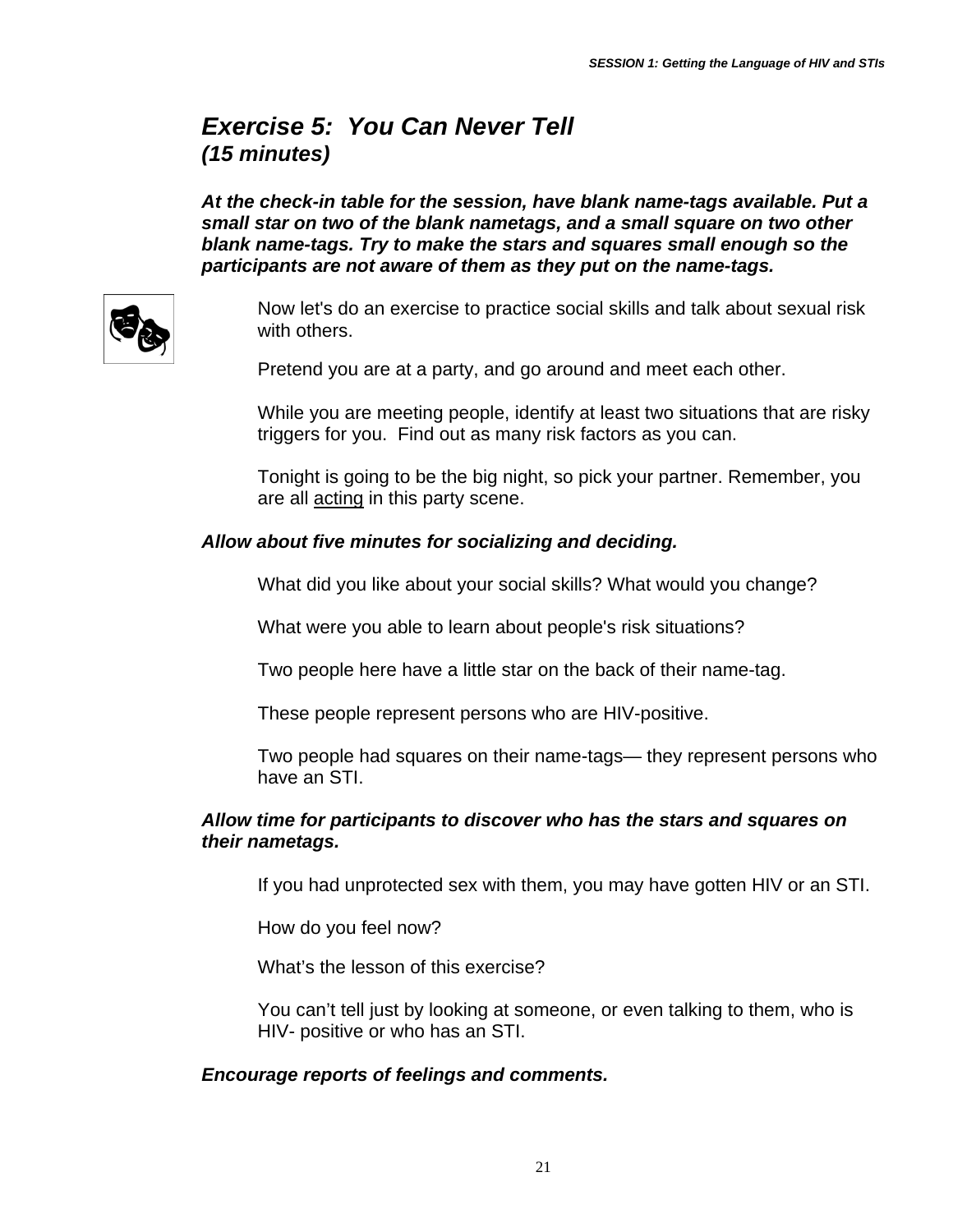#### *Exercise 6: Future Dreams (15 minutes)*

We have talked about many things today.

Some of these issues and feelings can be difficult.

We are going to try and relax now by thinking about our future dreams what we want for ourselves in the future.

Your future is whatever you imagine it to be.

We are going to try and teach you a way to help yourself relax.

Get yourself in a comfortable position.

#### *Read the words in a slow, steady voice with an easy beat. See if you can relax yourself at the same time.*

Now close your eyes. *Pause.* 

Just watch your breathing. *Pause.*

Can you feel the cool air coming in and the warm air going out? *Pause.*

Can you feel yourself taking three slow and deep breaths? *Pause.*

Can you imagine the air coming in your nose and flowing down your body and out your toes - taking all the tension with it? *Pause.*

Can you sense how relaxed your body and mind are beginning to feel? *Pause.*

Now from deep inside you, let yourself float up to the surface. *Pause.*

That self that has a dream.

That self that is the highest expression of who you could be.

What do you want for that self?

Just let all your special dreams for yourself come out.

Can you see the goal and dream that you have? *Pause.*

Let your hope and dream surround you.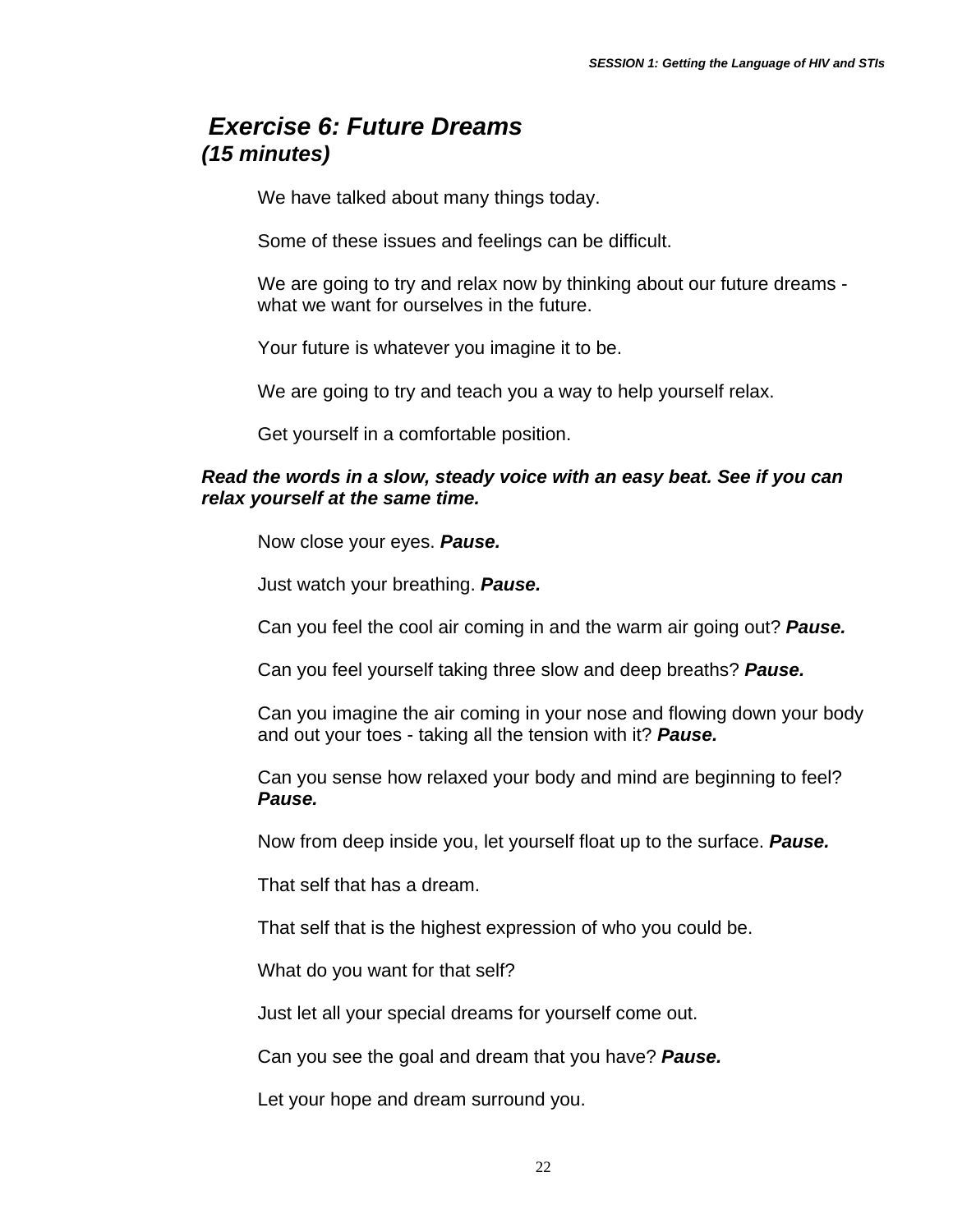Hold on to your dreams. *Pause.*

Now yawn and stretch.

Where are you on the Feeling Thermometer?



*Get Feeling Thermometer levels. Encourage responses.*

Everyone here has lots of strengths and resources.

What are you doing now to work toward your dream?

Think about it for a moment.

Being here is working on your future.

What other things are you doing now?

I want each person here to tell us one strength that you have, and one thing that you are doing now to move toward achieving your dream.

#### *Go around and get ideas of what participants' strengths are, and what they are doing now to move ahead.*



*Give out tokens for encouragement.* 

Great!

We also have a workbook with some exercises for you to try between now and the next session.

#### *Give out workbooks and point out the homework for Session 1.*



Now go around and tell the person on your right something you liked that they said or did today. And give out some tokens!

Our next meeting will be held on \_\_\_\_\_\_\_\_\_ at \_\_\_\_\_\_\_\_.

Remember, one of our ground rules is to agree to come one more time.

We hope to see you then!

#### **END OF SESSION 1**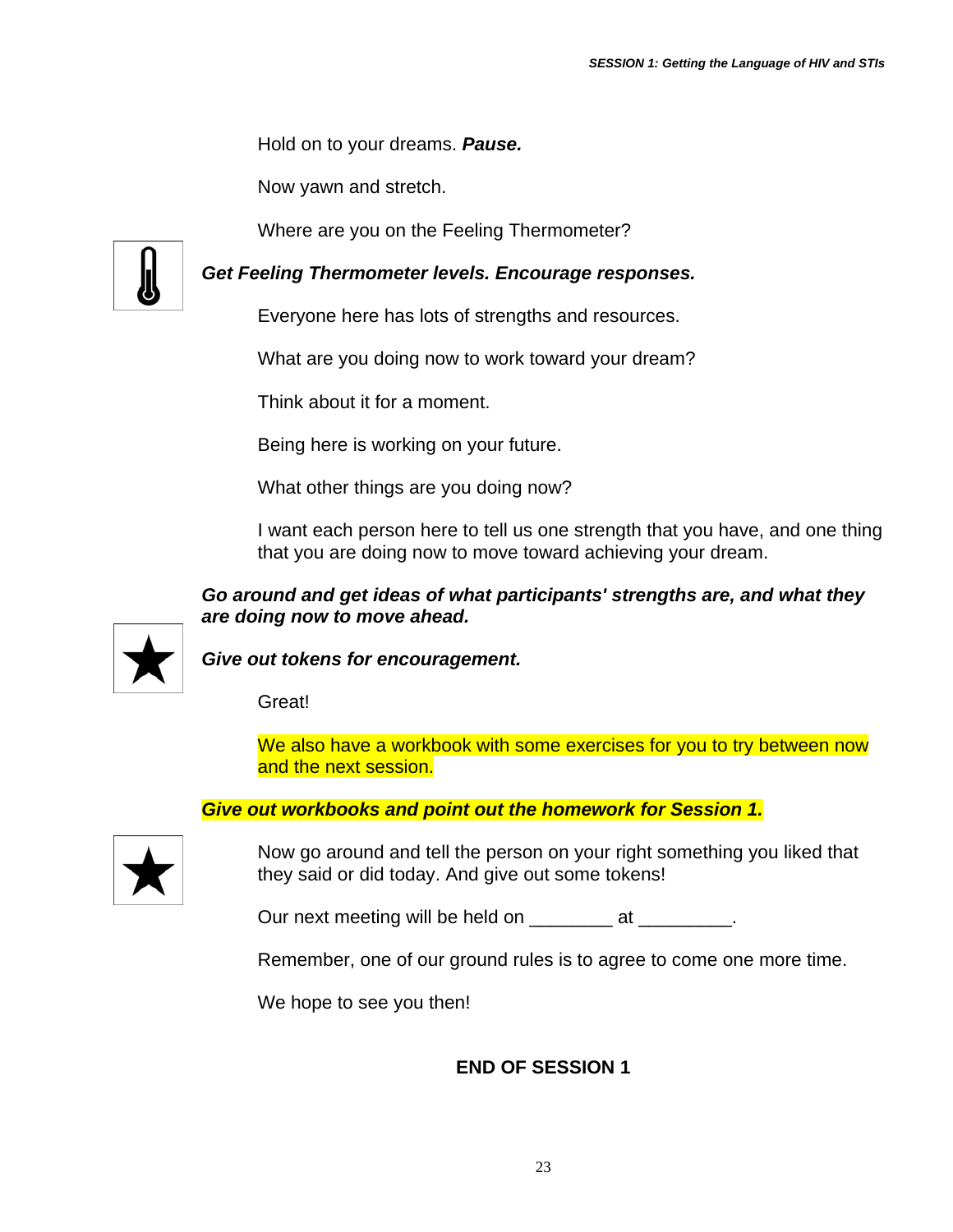### **Goals of Street Smart**

- 1. Practice safer sex.
- 2. Get in touch with your feelings.
- 3. Get rid of thoughts that are self-defeating.
- 4. Take control of your life.
- 5. Feel confident about your ability to act safe.
- 6. Know where to go when you are in trouble and need help.
- 7. Know your own patterns of risk.
- 8. Make friends who can help you to stay safer.
- 9. Have fun while changing behaviors.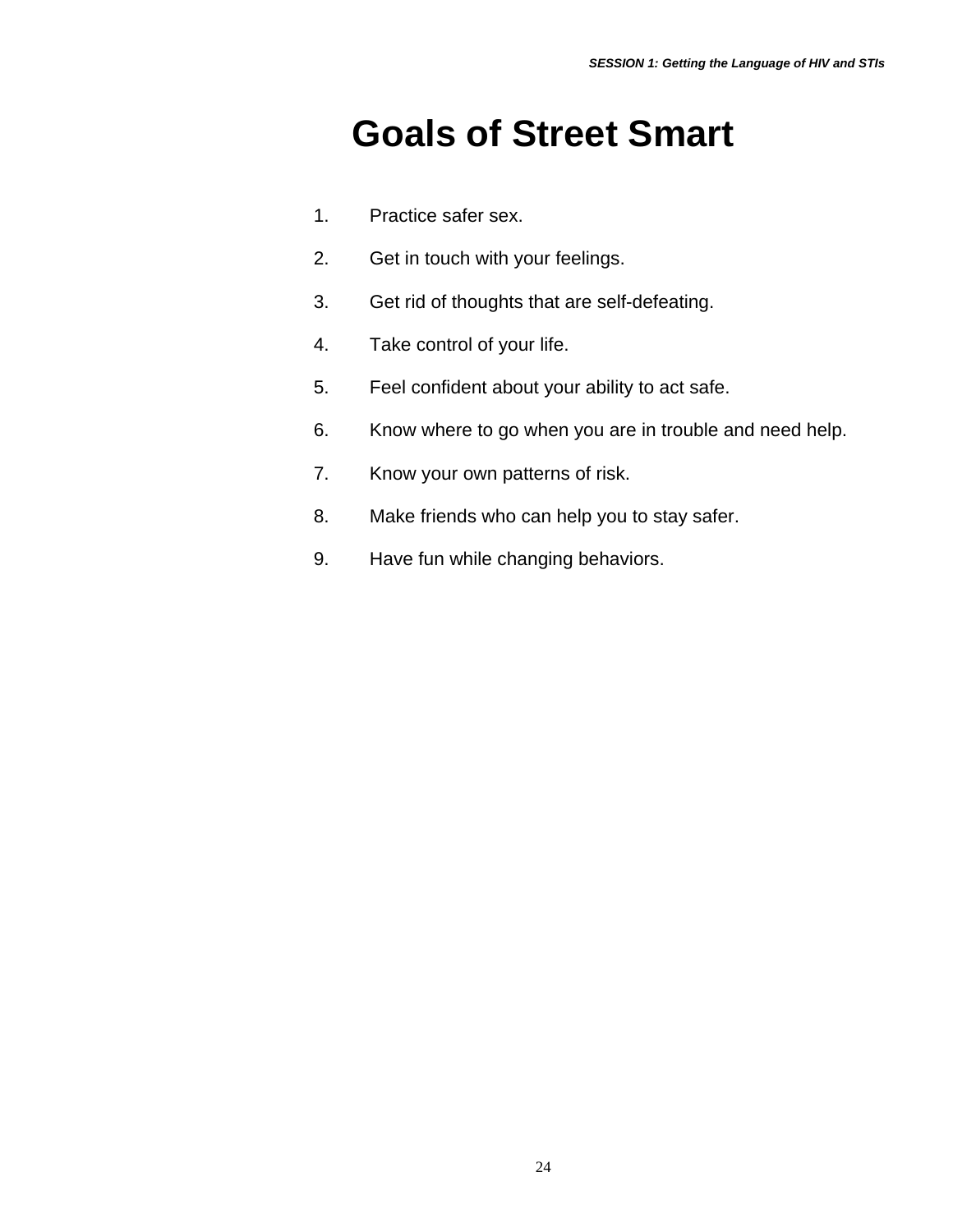### **Feeling Thermometer**

| Level                           | <b>Triggers (Situations, People, Places, Feelings, Things)</b>             |
|---------------------------------|----------------------------------------------------------------------------|
| Very uncomfortable<br>100       | the control of the control of the control of the control of the control of |
| Uncomfortable<br>75             |                                                                            |
| <b>Mildly Comfortable</b><br>25 |                                                                            |
| Very comfortable<br>0           |                                                                            |
|                                 |                                                                            |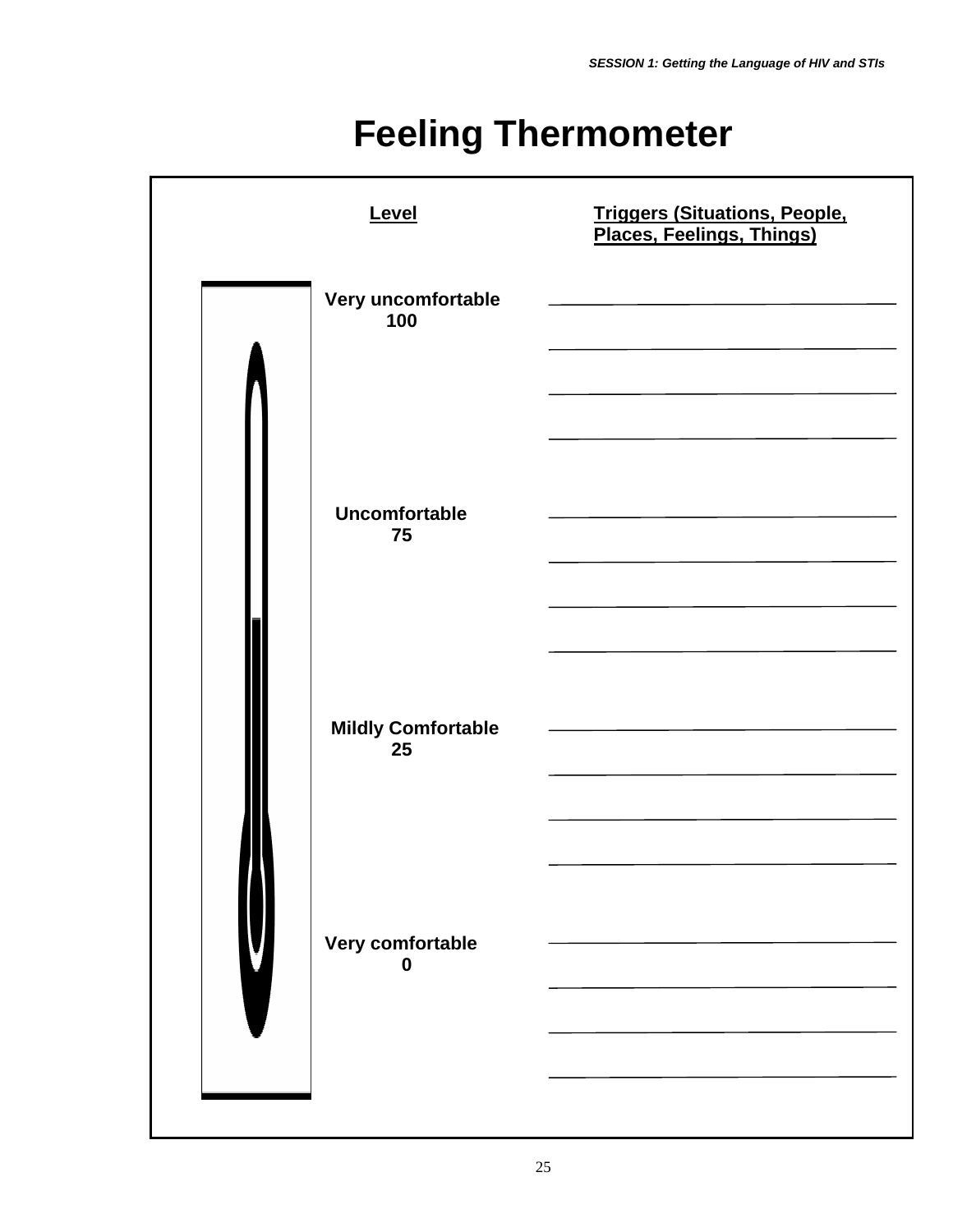### **Ground Rules**

- 1. Keep confidentiality. What you say is yours what you hear is theirs.
- 2. Ask questions there are no stupid questions.
- 3. If you are going to be in the group, be involved.
- 4. Don't judge others accept group members as you would want to be accepted.
- 5. Agree to come "one more time" if you think you want to quit, give it a second chance.
- 6. Don't come if you are high from drugs or alcohol.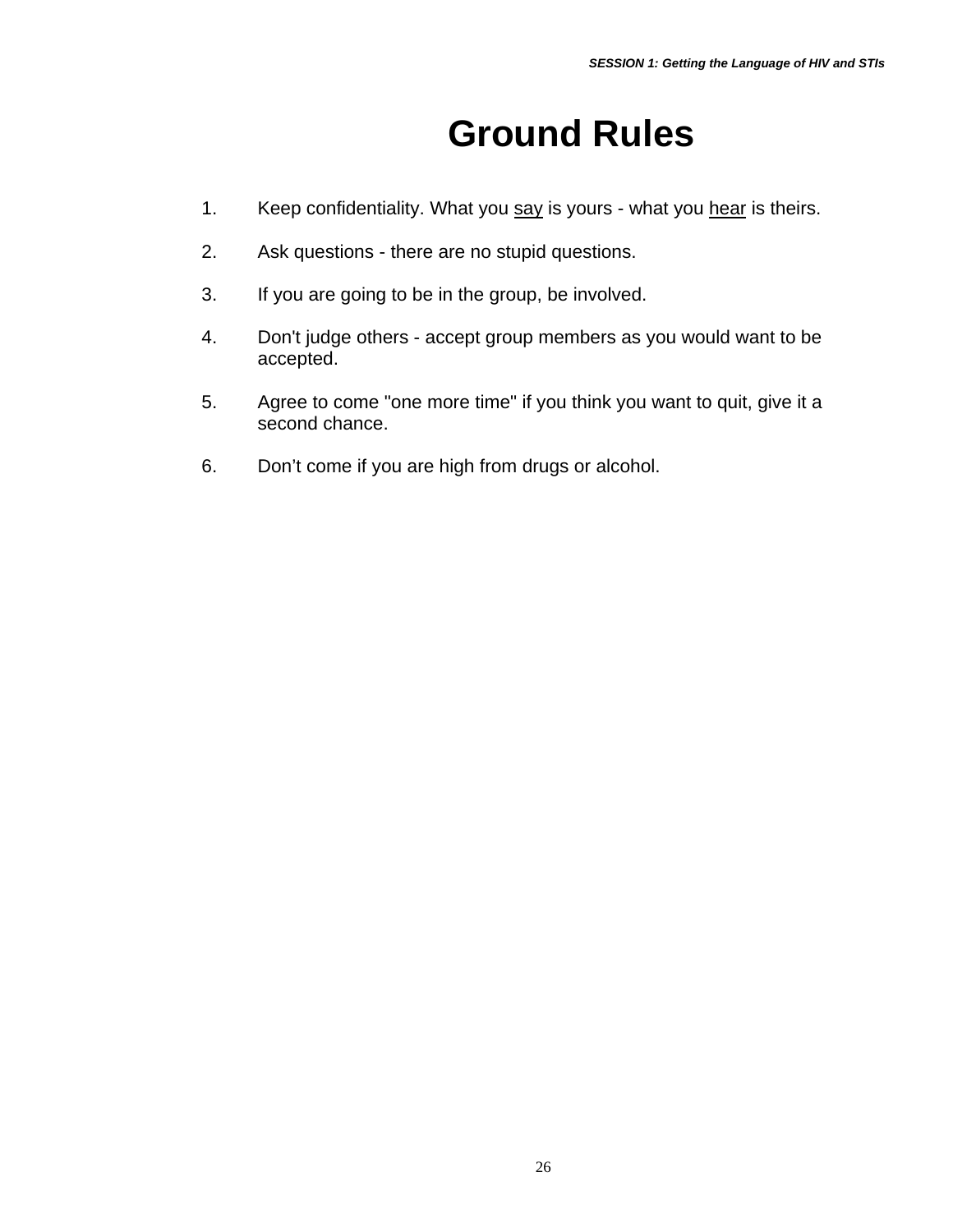### **HIV, AIDS, and STI Fact Cards**

#### **In what bodily fluids is HIV transmitted?**

Blood, semen, vaginal fluids, and breast milk.

#### **Why can't you get HIV from saliva, urine, and feces?**

Because there is not a high enough number of the virus in these fluids.

#### **Can you get HIV through oral sex?**

Yes. If semen or vaginal fluids get in your mouth and you have sores or bleeding in your mouth, you can pick up HIV.

#### **If HIV lives in blood, semen, and vaginal fluid, how do you usually get it?**

You can get HIV from vaginal sex, anal sex, or oral sex, and from shared needles used for drugs or blood transfusions. Infected mothers can pass HIV to their unborn babies before or during labor, or through breast-feeding.

#### **What are the illnesses that affect people with AIDS?**

Most common are pneumonia, tuberculosis (TB), herpes and certain kinds of cancer.

#### **Is there a cure for AIDS?**

No, not yet.

#### **Is there a vaccine that can keep you from getting AIDS?**

To date no vaccine has been developed.

#### **What causes AIDS?**

A virus called HIV—Human Immunodeficiency Virus.

#### **If someone is infected with HIV, will they get sick right away?**

Some people get flu-like symptoms, but they go away. Then these people carry the virus without looking or feeling sick.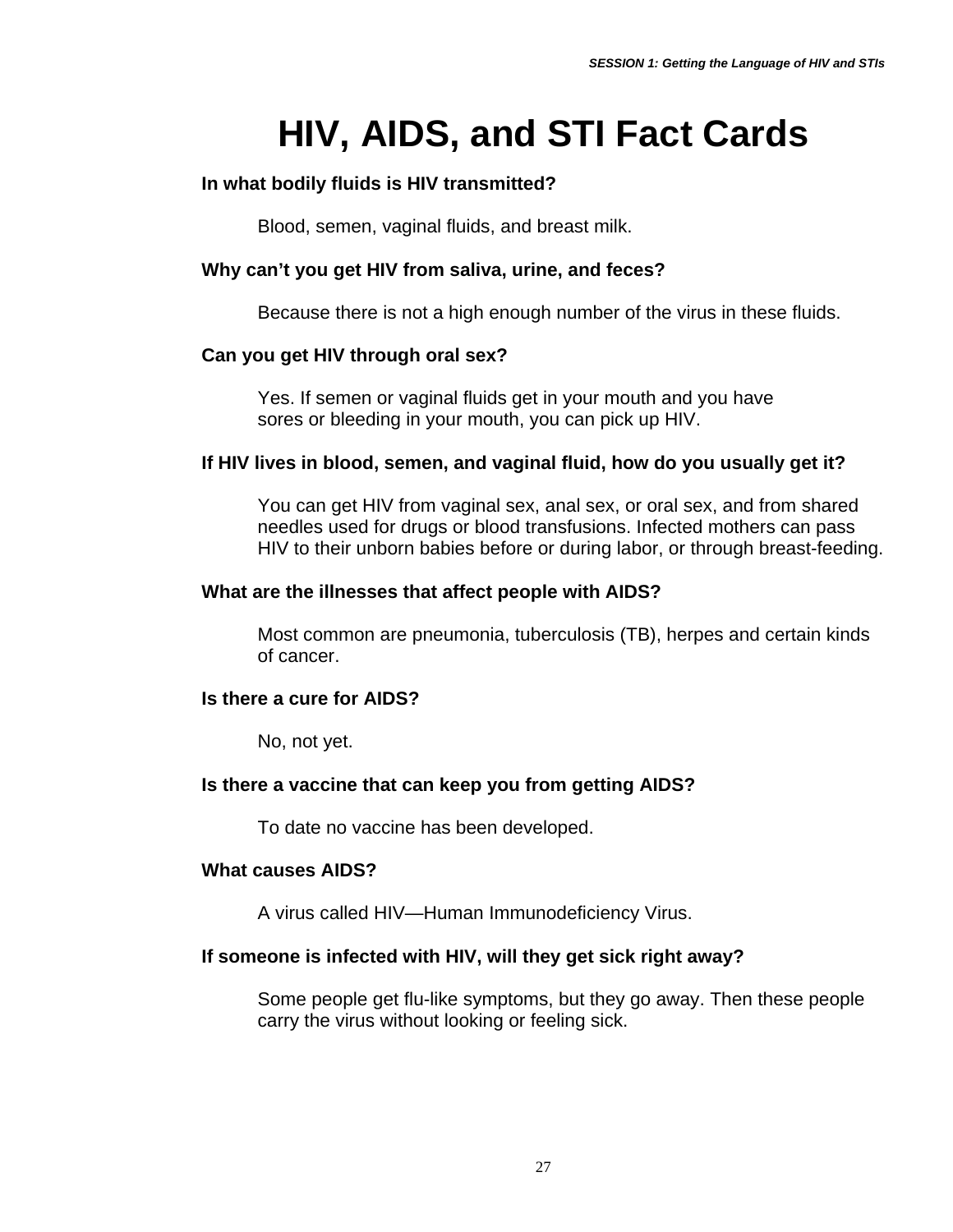#### **Who gets HIV?**

Anyone can get the virus under the right conditions, like exchanging bodily fluids or sharing needles.

#### **Can you get tested without parental consent?**

Yes.

#### **Can HIV-positive mothers have healthy babies? How often?**

Yes, HIV-positive mothers can have a healthy baby. If the mothers get special treatment before the baby is born, the baby has a 95% chance of being born healthy.

#### **How do marijuana, alcohol, or inhalants change your thoughts about sex?**

When you are on any kind of drug, your judgment is affected. You take bigger risks and have more unprotected sex than if you were sober.

#### **If a person gets infected with HIV, how long might it take for the HIV test to show that they've got it?**

Up to six months.

#### **Can you get HIV through a knife and fork, dishes, or a pit latrine?**

No, HIV does not survive in the open on objects like these.

#### **Does HIV live in the air?**

No, HIV dries out and dies when it comes in contact with air.

#### **Can you tell by looking at someone if they are infected with HIV?**

No, a person infected with HIV does not look any different.

#### **Can a baby become infected if the mother has HIV?**

Yes, during pregnancy, labor or delivery, or during breast-feeding. If the mother gets treatment while she is pregnant, the baby can be born healthy.

#### **Can a woman get HIV if she is pregnant?**

Yes, only a latex or polyurethane condom can protect a woman from getting infected with HIV.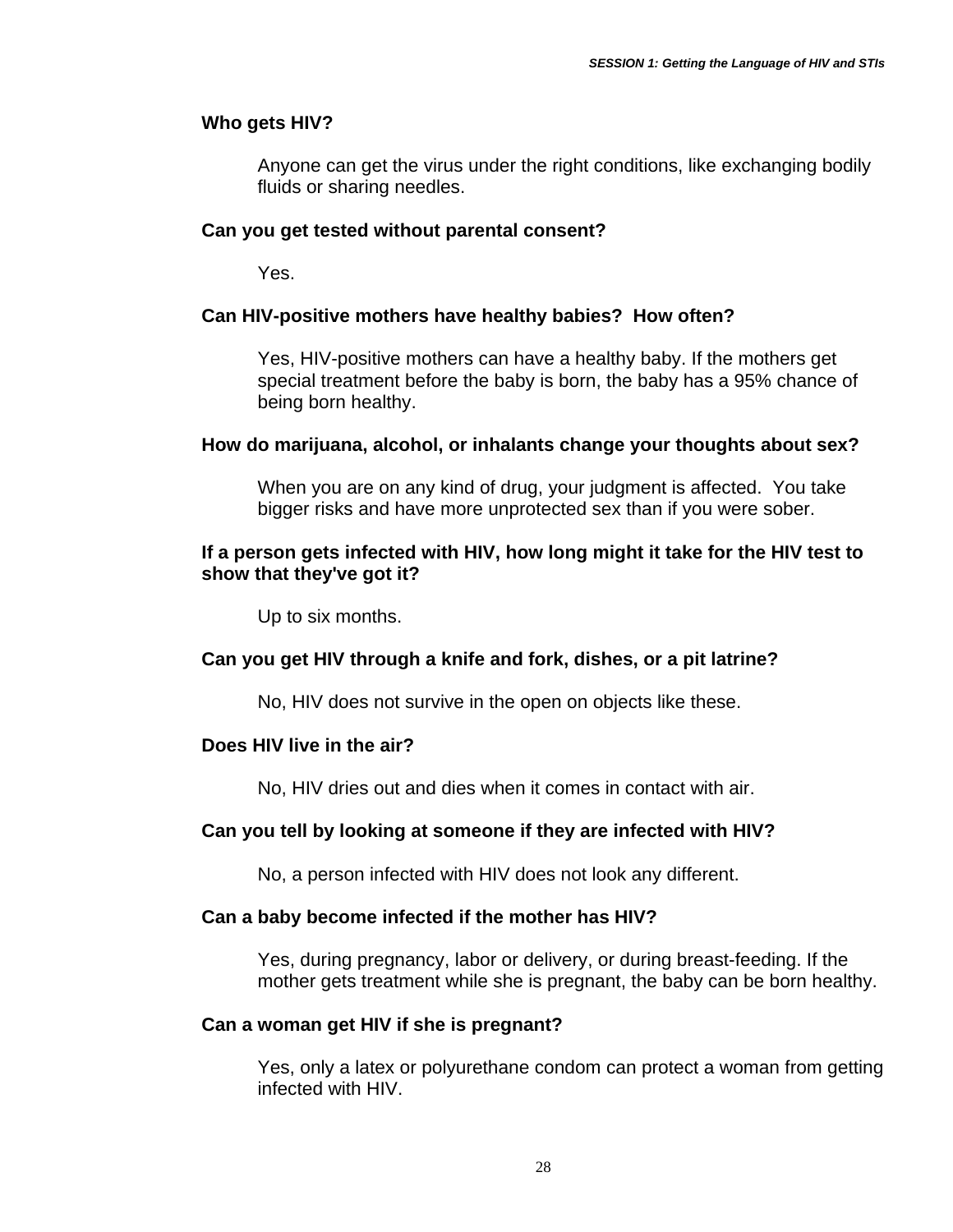#### **How are you tested for HIV?**

Though a sample of blood or saliva.

#### **Is there any treatment for HIV?**

Yes. There are drugs to slow HIV, but they are very expensive and not easily available in Uganda. Treatments for opportunistic infections, like tuberculosis, are more readily available in Uganda, but these treatments are not cures for HIV.

#### **Can you get HIV from kissing or touching someone who is infected?**

No, HIV cannot be passed by casual contact.

#### **Should a mother breast-feed her baby if she has HIV?**

Because HIV can be passed to the baby in breast milk, breast-feeding isn't a good choice. It is better to bottle-feed your baby.

#### **What are the bad things that can happen to me if I get HIV?**

You can get pneumonia that is very difficult to treat. You can get tuberculosis. Drastic weight loss, and severe pain in your feet and hands are also possible. You can die.

#### **Should I end my pregnancy if I find out I am HIV-positive?**

Not necessarily. There are drugs you can take that can help the baby be born healthy.

#### **What are the early warning signs of genital herpes?**

Some early signs are itching, tingling, or burning sensations, pain in your legs and butt, and abdominal pain. Genital sores usually occur later.

#### **What harm can gonorrhea do to you?**

In women, gonorrhea can spread into the uterus and tubes. This damage can lead to tubal pregnancy, or prevent her from ever having a baby. In a man, gonorrhea can scar the tube in his penis shaft. Or it can make his testes swell. This damage can prevent him from ever becoming a father. Gonorrhea also makes it easier to catch HIV.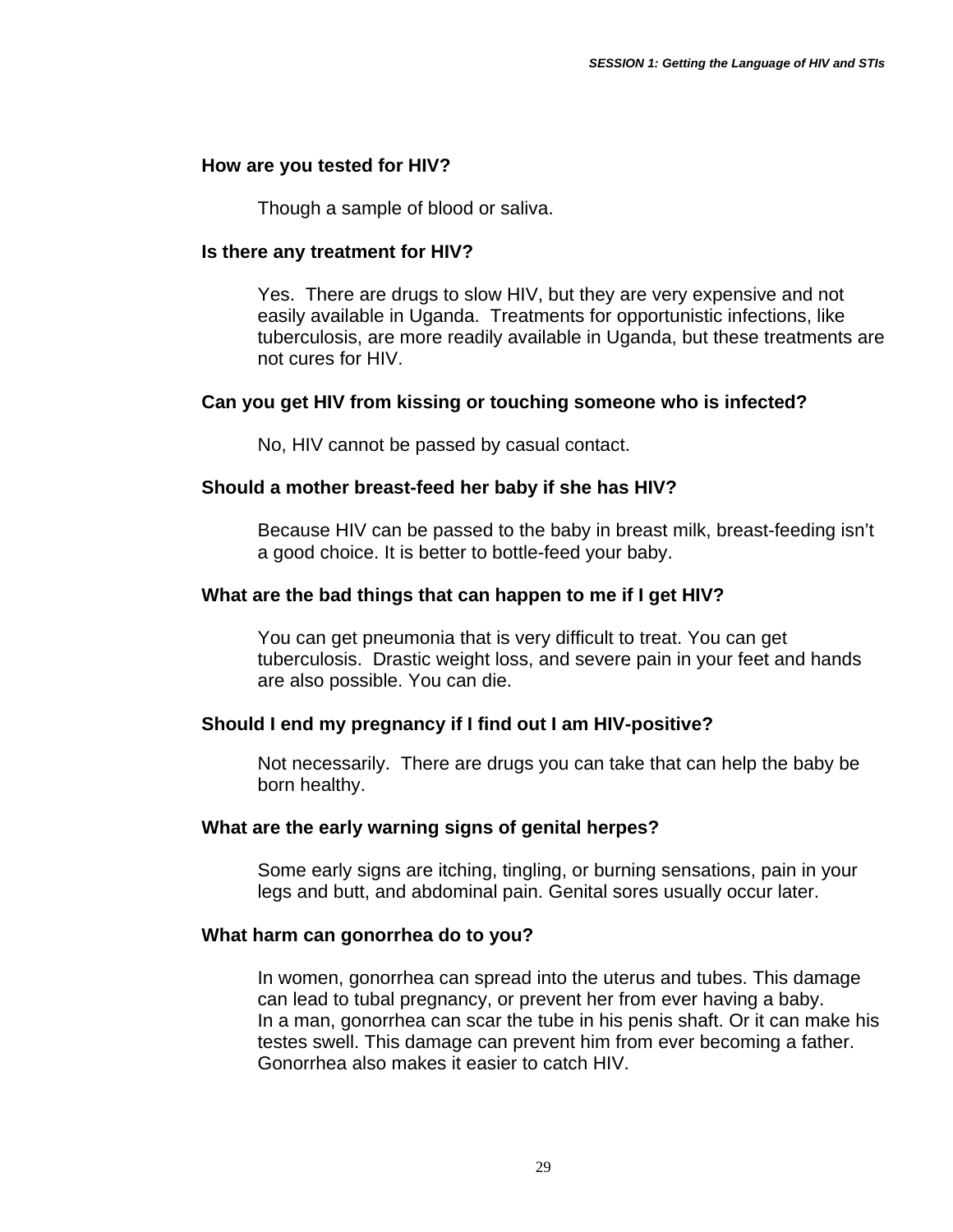#### **What harm can chlamydia do to your baby?**

If exposed during birth, the newborn baby can get eye infections and pneumonia.

#### **How do you get hepatitis B?**

 Mostly through blood exchange and unprotected sex. It can be passed from a mother to her unborn baby.

#### **What harm does hepatitis B do?**

Causes hardening of the liver, and it weakens your immune system.

#### **What are the early warning signs of hepatitis B?**

There are no clear signs. Some people may have a fever or headache. They may feel very tired or lose their appetite.

#### **What is pelvic inflammatory disease?**

It's when an STI infects a woman's uterus and tubes. If the tubes fill up with pus and burst, she could die.

#### **What are the early signs of syphilis?**

A painless, red sore on a part of your body that you use for sex (penis, vagina, tongue, butt), a rash on your body, dark blotches on your hands and feet, or slimy white patches in your mouth. Some people with syphilis have clumps of their hair fall out.

#### **What harm does syphilis do?**

Syphilis attacks your heart, spine, and brain. Without treatment you can go blind, become partially paralyzed, have tumors grow inside you, or go insane. A pregnant woman can pass syphilis to her unborn baby. The baby can die inside her, or can be born retarded or with other serious health problems. Having syphilis makes it easier to catch and pass on HIV.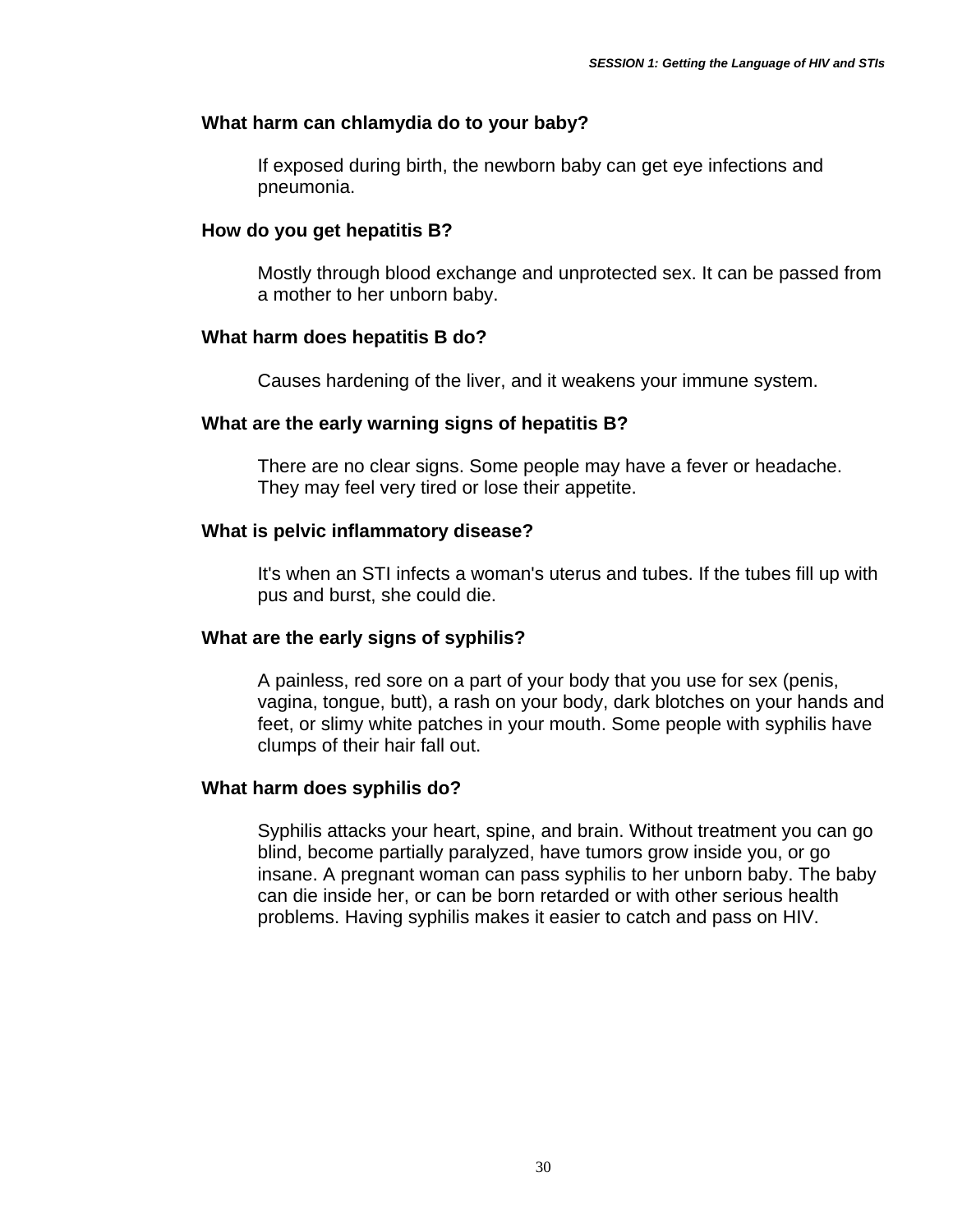### **Rose and Richard**

#### Scenario:

- Rose: You like Richard and want to play sex with him. You just broke up with your boyfriend, Charles. You are pregnant with Charles' baby. You don't think you can catch an STI while you are pregnant.
- Richard: Rose wants to play sex with you. She dated Charles. Charles dates many girls at once. You are worried about STIs but Rose convinces you that she doesn't have any.

#### Script:

- Rose: Hey, do you want to play sex?
- Richard: Aren't you still with Charles?
- Rose: Not anymore, not after he found out I was carrying his baby. So, do you want to or not? I know a place down the road just for us.
- Richard: Didn't that guy use heroin? But that guy has too many girlfriends. He probably has an STI.
- Rose: Sure, sure, but I'm safe from STIs while I'm pregnant. Me and my baby are just fine. We don't even have to use kapira.
- Richard: Well…. I guess so. Okay, let's go.

THE END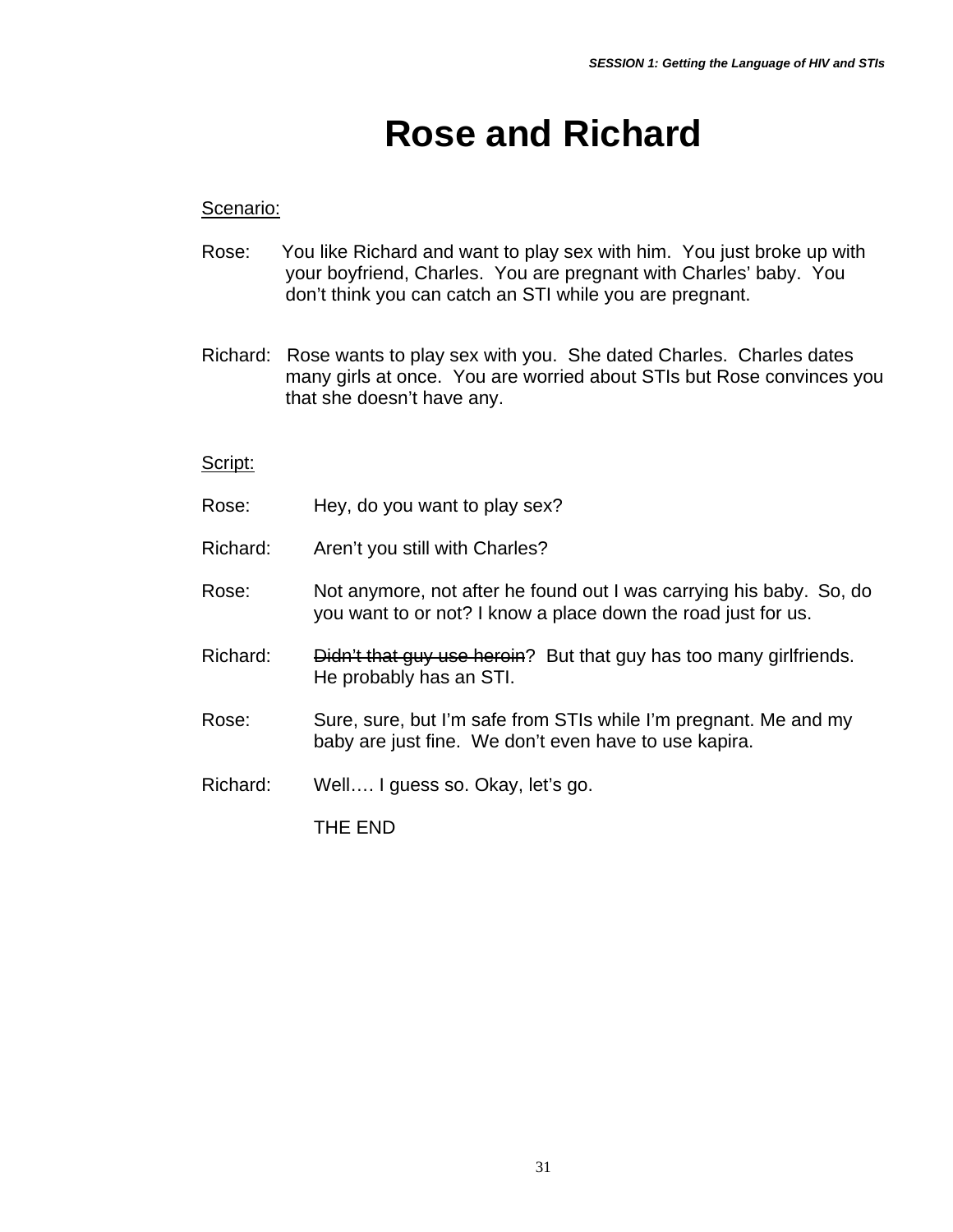### Feeling Thermometer Worksheet

| Feeling<br><b>Thermometer</b>           | <b>Situations</b> | <b>Emotions</b> | <b>Bodily</b><br><b>Reactions</b> |
|-----------------------------------------|-------------------|-----------------|-----------------------------------|
| 100<br>most<br>uncomfortable            |                   |                 |                                   |
| 75                                      |                   |                 |                                   |
| 50                                      |                   |                 |                                   |
| 25                                      |                   |                 |                                   |
| $\boldsymbol{0}$<br>most<br>comfortable |                   |                 |                                   |